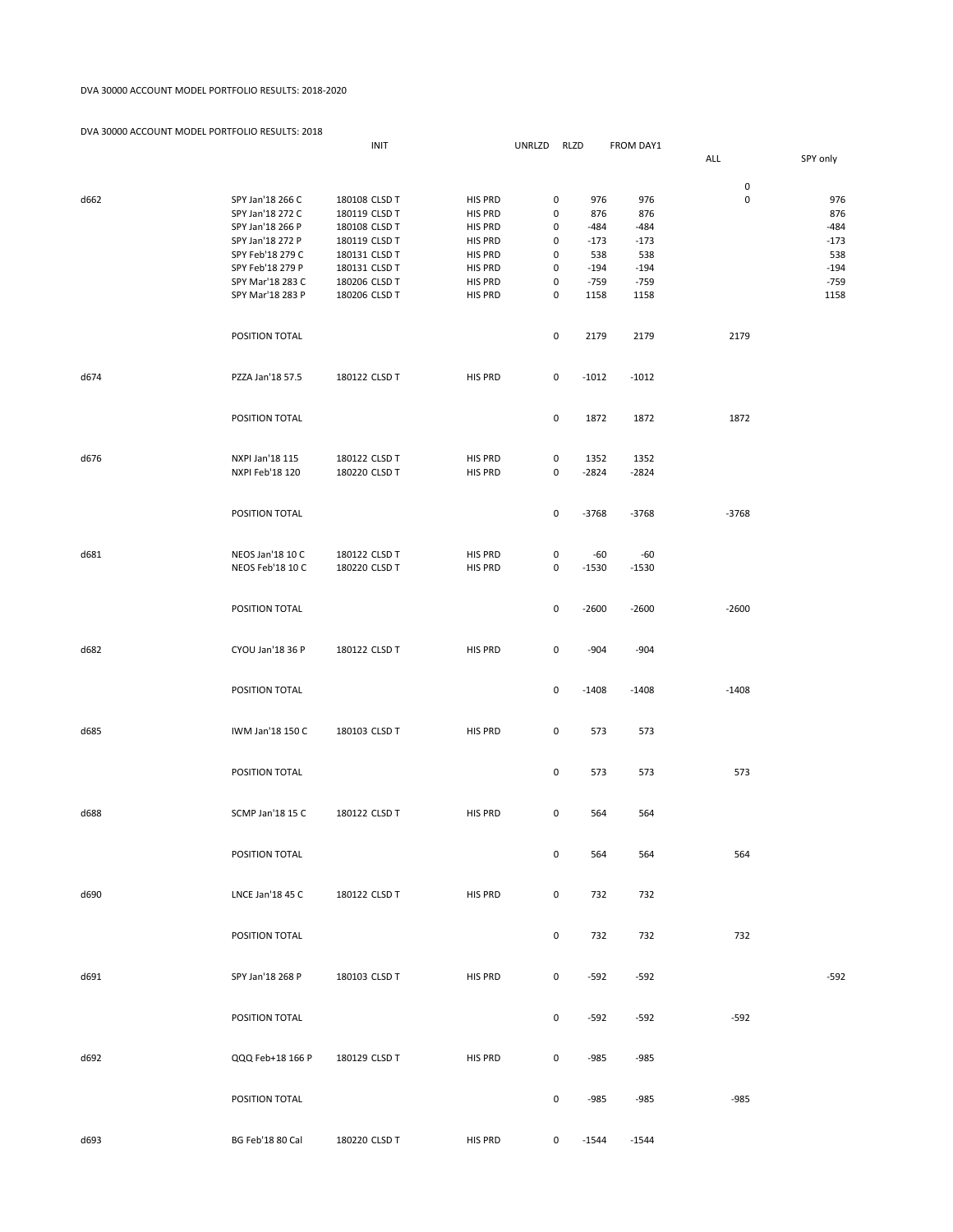|      | <b>BG Mar'18 80 Cal</b>              | 180318 CLSD T                  | HIS PRD            | $\mathsf 0$         | $-566$       | -566         |         |                         |
|------|--------------------------------------|--------------------------------|--------------------|---------------------|--------------|--------------|---------|-------------------------|
|      | POSITION TOTAL                       |                                |                    | 0                   | $-2110$      | $-2110$      | $-2110$ |                         |
|      |                                      |                                |                    |                     |              |              |         |                         |
| d694 | MSCC Mar'18 60 C                     | 180314 CLSD T                  | HIS PRD            | 0                   | 435          | 435          |         |                         |
|      | POSITION TOTAL                       |                                |                    | 0                   | 435          | 435          | 435     |                         |
| d695 | SPY Feb+18 286 C                     | 180205 CLSD T                  | HIS PRD            | $\mathsf 0$         | $-800$       | $-800$       |         | $-800$                  |
|      | POSITION TOTAL                       |                                |                    | 0                   | $-800$       | $-800$       | $-800$  |                         |
| d696 | SPY Feb'18 260 P                     | 180220 CLSD T                  | HIS PRD            | 0                   | $-1606$      | $-1606$      |         | $-1606$                 |
|      | SPY Feb'18 282.5                     | 180207 CLSD T                  | HIS PRD            | 0                   | 7600         | 7600         |         | 7600                    |
|      | POSITION TOTAL                       |                                |                    | 0                   | 5994         | 5994         | 5994    |                         |
| d697 | SPY Mar+18 257.5                     | 180208 CLSD T                  | HIS PRD            | 0                   | 639          | 639          |         | 639                     |
|      | SPY Mar+18 269 C                     | 180222 CLSD T                  | HIS PRD            | 0                   | $-92$        | $-92$        |         | $-92$                   |
|      | SPY Mar'18 259 C                     | 180207 CLSD T                  | HIS PRD            | 0                   | 0            | 0            |         | $\mathsf{O}$            |
|      | VXX Mar+18 53 Ca<br>VXX Mar'18 53 Ca | 180216 CLSD T<br>180207 CLSD T | HIS PRD<br>HIS PRD | 0<br>0              | $-1814$<br>0 | $-1814$<br>0 |         | $-1814$<br>$\mathsf{O}$ |
|      |                                      |                                |                    |                     |              |              |         |                         |
|      | POSITION TOTAL                       |                                |                    | 0                   | $-1267$      | $-1267$      | $-1267$ |                         |
| d698 | SPY Mar'18 269 C                     | 180220 CLSD T                  | HIS PRD            | 0                   | 160          | 160          |         | 160                     |
|      | SPY Mar'18 273 C                     | 180220 CLSD T                  | HIS PRD            | 0                   | 760          | 760          |         | 760                     |
|      | SPY Mar+18 279 C                     | 180326 CLSD T                  | HIS PRD            | 0                   | $-928$       | $-928$       |         | $-928$                  |
|      | POSITION TOTAL                       |                                |                    | 0                   | -8           | -8           | -8      |                         |
|      |                                      |                                |                    |                     |              |              |         |                         |
| d699 | SPY Mar+18 265 C<br>SPY Mar'18 273 C | 180220 CLSD T<br>180220 CLSD T | HIS PRD<br>HIS PRD | 0<br>0              | 1896<br>760  | 1896<br>760  |         | 1896<br>760             |
|      | SPY Mar+18 279 C                     | 180326 CLSD T                  | HIS PRD            | 0                   | $-928$       | $-928$       |         | $-928$                  |
|      |                                      |                                |                    |                     |              |              |         |                         |
|      | POSITION TOTAL                       |                                |                    | 0                   | 1728         | 1728         | 1728    |                         |
| d700 | SPY Mar+18 267 C                     | 180307 CLSD T                  | HIS PRD            | 0                   | 691          | 691          |         | 691                     |
|      | VXX Mar+18 48 Ca                     | 180307 CLSD T                  | HIS PRD            | $\pmb{0}$           | $-1141$      | $-1141$      |         | $-1141$                 |
|      | POSITION TOTAL                       |                                |                    | $\pmb{0}$           | $-450$       | $-450$       | $-450$  |                         |
| d701 | HCC Mar'18 30 Ca                     | 180313 CLSD T                  | HIS PRD            | $\mathsf 0$         | $-1280$      | $-1280$      |         |                         |
|      | POSITION TOTAL                       |                                |                    | $\mathsf{O}\xspace$ | $-1280$      | $-1280$      | $-1280$ |                         |
| d702 | SPY Mar+18 270.5                     | 180312 CLSD T                  | HIS PRD            | 0                   | 810          | 810          |         | 810                     |
|      | SPY Mar+18 272 C                     | 180312 CLSD T                  | HIS PRD            | 0                   | 622          | 622          |         | 622                     |
|      | SPY Mar+18 277 C                     | 180326 CLSD T                  | HIS PRD            | $\mathsf{O}\xspace$ | $-1008$      | $-1008$      |         | $-1008$                 |
|      | POSITION TOTAL                       |                                |                    | $\mathsf 0$         | 424          | 424          | 424     |                         |
|      |                                      |                                |                    |                     |              |              |         |                         |
| d703 | SPY Mar+18 271 P<br>SPY Apr+18 263 P | 180326 CLSD T<br>180404 CLSD T | HIS PRD<br>HIS PRD | 0<br>0              | 2800<br>120  | 2800<br>120  |         | 2800<br>120             |
|      | SPY Apr'18 259 P                     | 180423 CLSD T                  | HIS PRD            | $\mathsf{O}\xspace$ | $-1812$      | $-1812$      |         | $-1812$                 |
|      | POSITION TOTAL                       |                                |                    | $\mathsf{O}\xspace$ | 1108         | 1108         | 1108    |                         |
|      |                                      |                                |                    |                     |              |              |         |                         |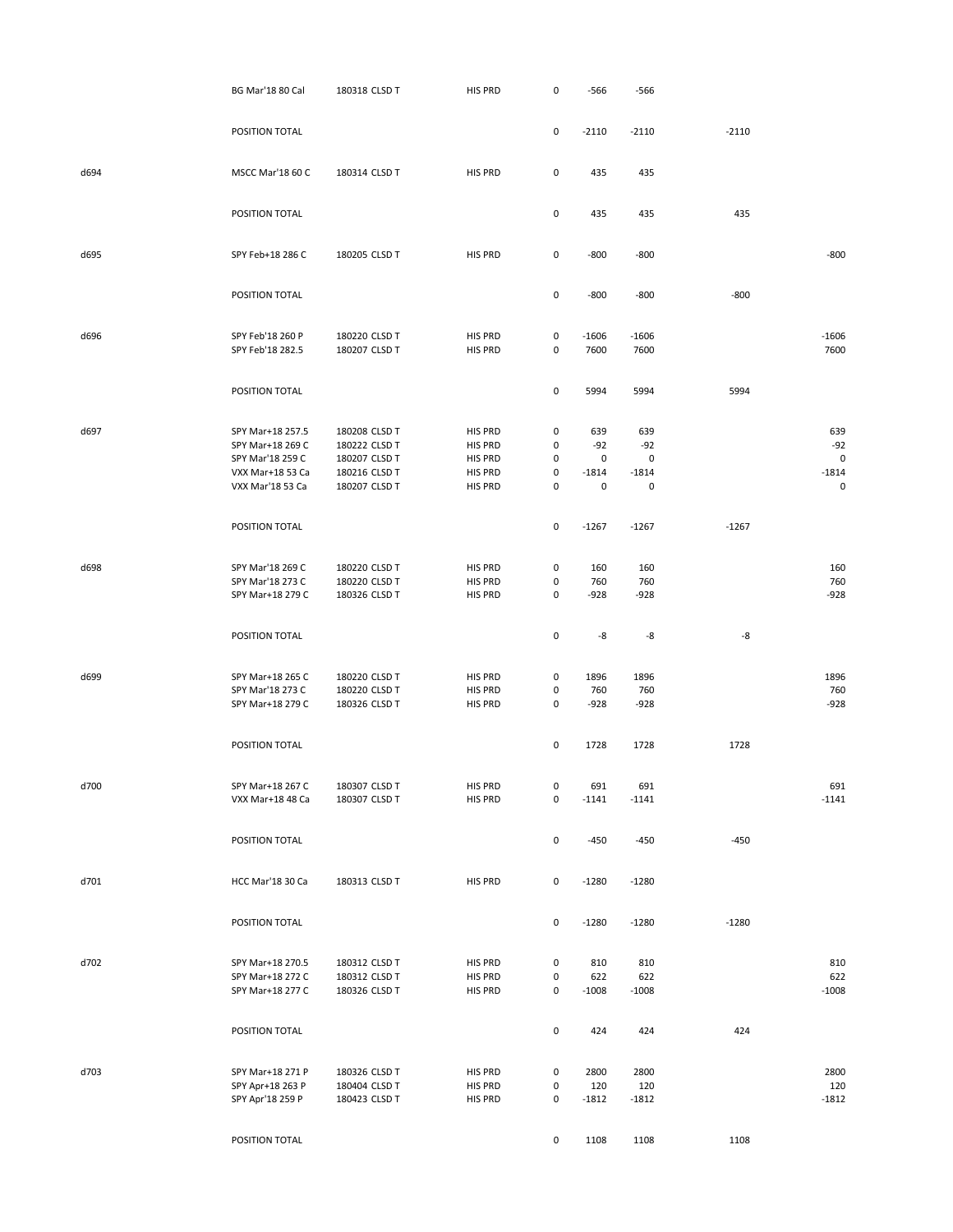| d704 | SPY Apr'18 265 C<br>SPY Apr'18 270.5<br>SPY May+18 270 C                    | 180419 CLSD T<br>180326 CLSD T<br>180423 CLSD T                  | HIS PRD<br>HIS PRD<br>HIS PRD                   | 0<br>$\pmb{0}$<br>$\pmb{0}$ | $-212$<br>$-208$<br>$-220$         | $-212$<br>$-208$<br>$-220$         |         | $-212$<br>$-208$<br>$-220$ |
|------|-----------------------------------------------------------------------------|------------------------------------------------------------------|-------------------------------------------------|-----------------------------|------------------------------------|------------------------------------|---------|----------------------------|
|      | POSITION TOTAL                                                              |                                                                  |                                                 | 0                           | $-640$                             | $-640$                             | $-640$  |                            |
| d705 | SPY Apr'18 265 C<br>SPY May+18 270 C                                        | 180419 CLSD T<br>180425 CLSD T                                   | HIS PRD<br><b>HIS PRD</b>                       | 0<br>0                      | $-212$<br>$-928$                   | $-212$<br>$-928$                   |         | $-212$<br>$-928$           |
|      | POSITION TOTAL                                                              |                                                                  |                                                 | $\pmb{0}$                   | $-1140$                            | $-1140$                            | $-1140$ |                            |
| d706 | RCII Jun'18 10 C                                                            | 180618 CLSD T                                                    | HIS PRD                                         | $\pmb{0}$                   | 1440                               | 1440                               |         |                            |
|      | POSITION TOTAL                                                              |                                                                  |                                                 | 0                           | 1440                               | 1440                               | 1440    |                            |
| d707 | SPY Apr+18 267 C<br>SPY May+18 267 C                                        | 180430 CLSD T<br>180507 CLSD T                                   | HIS PRD<br>HIS PRD                              | 0<br>0                      | $-992$<br>$-904$                   | $-992$<br>$-904$                   |         | $-992$<br>$-904$           |
|      | POSITION TOTAL                                                              |                                                                  |                                                 | $\pmb{0}$                   | $-1896$                            | $-1896$                            | $-1896$ |                            |
| d708 | TRNC May'18 17.5                                                            | 180521 CLSD T                                                    | HIS PRD                                         | 0                           | $-1296$                            | $-1296$                            |         |                            |
|      | POSITION TOTAL                                                              |                                                                  |                                                 | 0                           | $-1296$                            | $-1296$                            | $-1296$ |                            |
| d709 | NAV May'18 40 Ca<br>NAV Jun'18 40 Ca<br>NAV Jul+18 40 Ca<br>NAV Jul+18 43.5 | 180521 CLSD T<br>180618 CLSD T<br>180709 CLSD T<br>180730 CLSD T | HIS PRD<br>HIS PRD<br>HIS PRD<br><b>HIS PRD</b> | 0<br>0<br>0<br>0            | $-1255$<br>195<br>$-150$<br>$-910$ | $-1255$<br>195<br>$-150$<br>$-910$ |         |                            |
|      | POSITION TOTAL                                                              |                                                                  |                                                 | $\pmb{0}$                   | $-2120$                            | $-2120$                            | $-2120$ |                            |
| d710 | SPY May'18 258 P                                                            | 180519 CLSD T                                                    | HIS PRD                                         | 0                           | $-532$                             | $-532$                             |         | $-532$                     |
|      | POSITION TOTAL                                                              |                                                                  |                                                 | 0                           | $-532$                             | $-532$                             | $-532$  |                            |
| d711 | SPY May'18 253 P                                                            | 180519 CLSD T                                                    | HIS PRD                                         | 0                           | $-441$                             | $-441$                             |         | $-441$                     |
|      | POSITION TOTAL                                                              |                                                                  |                                                 | 0                           | $-441$                             | $-441$                             | $-441$  |                            |
| d712 | VXX Jun+18 37 Pu<br>VXX Jun+18 35.5<br>VXX Jul+18 33.5                      | 180604 CLSD T<br>180625 CLSD T<br>180626 CLSD T                  | HIS PRD<br>HIS PRD<br>HIS PRD                   | 0<br>0<br>0                 | $-352$<br>79<br>$-677$             | $-352$<br>79<br>-677               |         |                            |
|      | POSITION TOTAL                                                              |                                                                  |                                                 | 0                           | $-950$                             | $-950$                             | $-950$  |                            |
| d713 | NXPI Jun'18 114<br>NXPI Jul+18 117                                          | 180618 CLSD T<br>180713 CLSD T                                   | HIS PRD<br>HIS PRD                              | $\pmb{0}$<br>0              | $-1172$<br>$-966$                  | $-1172$<br>$-966$                  |         |                            |
|      | POSITION TOTAL                                                              |                                                                  |                                                 | 0                           | $-2138$                            | $-2138$                            | $-2138$ |                            |
| d714 | SPY Jun+18 272 C                                                            | 180626 CLSD T                                                    | HIS PRD                                         | 0                           | $-618$                             | -618                               |         | $-618$                     |
|      | POSITION TOTAL                                                              |                                                                  |                                                 | 0                           | $-618$                             | $-618$                             | $-618$  |                            |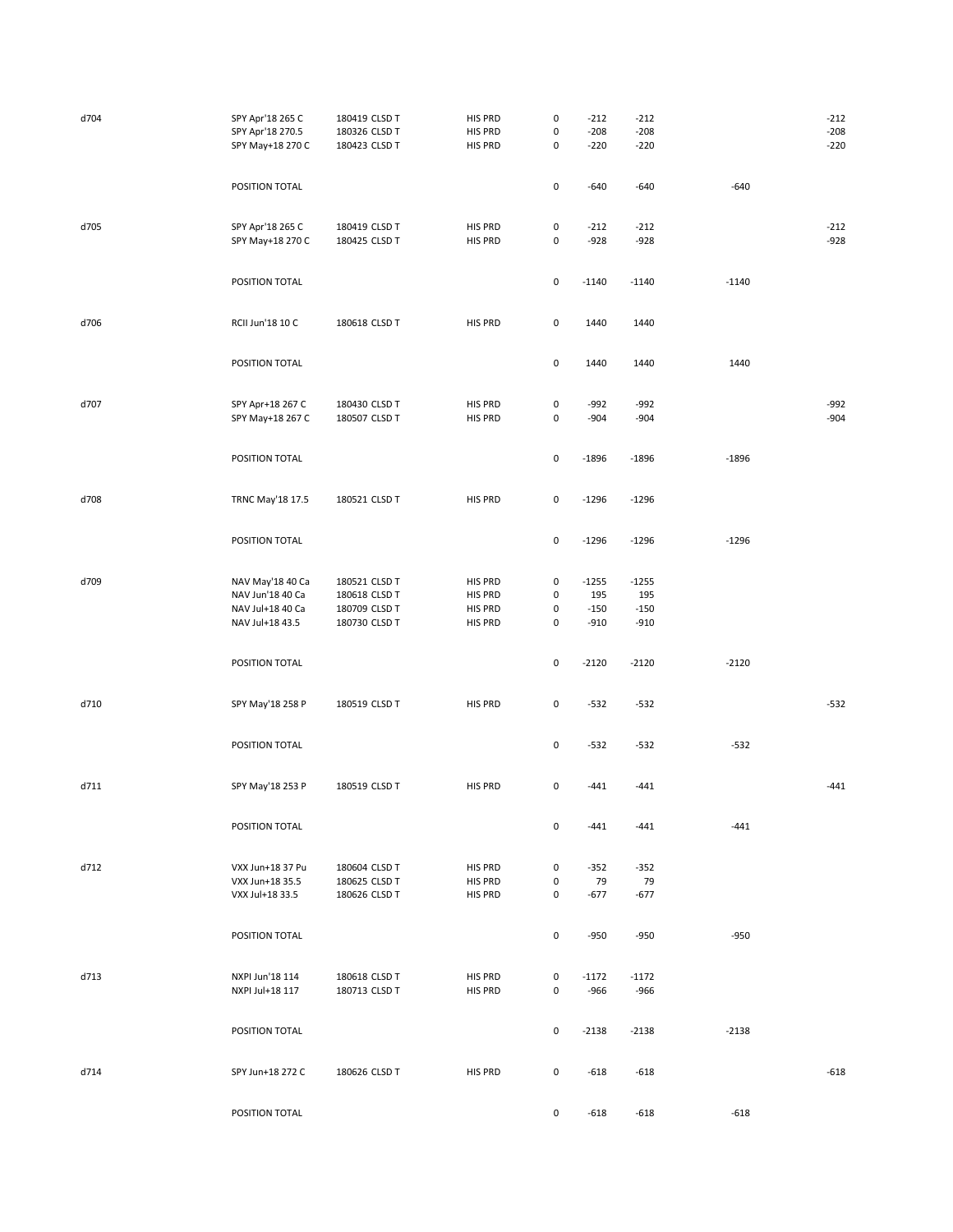| d715 | SYNA Jul+18 47.5<br>SYNA Jul+18 53 C                                                                                 | 180622 CLSD T<br>180713 CLSD T                                                                     | HIS PRD<br><b>HIS PRD</b>                                             | 0<br>$\pmb{0}$             | 1196<br>$-1012$                                    | 1196<br>$-1012$                                    |           |                                                    |
|------|----------------------------------------------------------------------------------------------------------------------|----------------------------------------------------------------------------------------------------|-----------------------------------------------------------------------|----------------------------|----------------------------------------------------|----------------------------------------------------|-----------|----------------------------------------------------|
|      | POSITION TOTAL                                                                                                       |                                                                                                    |                                                                       | 0                          | 184                                                | 184                                                | 184       |                                                    |
| d716 | GME Jul'18 15.5                                                                                                      | 180723 CLSD T                                                                                      | HIS PRD                                                               | 0                          | $-1020$                                            | $-1020$                                            |           |                                                    |
|      | POSITION TOTAL                                                                                                       |                                                                                                    |                                                                       | $\pmb{0}$                  | $-1020$                                            | $-1020$                                            | $-1020$   |                                                    |
| d717 | SPY Jul+18 271.5<br>SPY Jul+18 277 C                                                                                 | 180712 CLSD T<br>180816 CLSD T                                                                     | <b>HIS PRD</b><br><b>HIS PRD</b>                                      | 0<br>$\pmb{0}$             | 855<br>528                                         | 855<br>528                                         |           | 855<br>528                                         |
|      | POSITION TOTAL                                                                                                       |                                                                                                    |                                                                       | 0                          | 1383                                               | 1383                                               | 1383      |                                                    |
| d718 | SPY Jul+18 271 P                                                                                                     | 180710 CLSD T                                                                                      | HIS PRD                                                               | 0                          | $-981$                                             | $-981$                                             |           | $-981$                                             |
|      | POSITION TOTAL                                                                                                       |                                                                                                    |                                                                       | 0                          | $-981$                                             | $-981$                                             | $-981$    |                                                    |
| d719 | CECO Aug'18 17 C                                                                                                     | 180820 CLSD T                                                                                      | HIS PRD                                                               | $\mathsf{O}\xspace$        | $-1070$                                            | $-1070$                                            |           |                                                    |
|      | POSITION TOTAL                                                                                                       |                                                                                                    |                                                                       | 0                          | $-1070$                                            | $-1070$                                            | $-1070$   |                                                    |
| d720 | SPY Aug+18 277 C<br>SPY Aug+18 277 P<br>SPY Aug'18 283 C<br>SPY Sep+18 283 C<br>SPY Sep+18 290 C<br>SPY Oct+18 290 C | 180727 CLSD T<br>180812 CLSD T<br>180820 CLSD T<br>180829 CLSD T<br>180917 CLSD T<br>181008 CLSD T | HIS PRD<br><b>HIS PRD</b><br>HIS PRD<br>HIS PRD<br>HIS PRD<br>HIS PRD | 0<br>0<br>0<br>0<br>0<br>0 | 706<br>$-618$<br>$-172$<br>652<br>$-274$<br>$-294$ | 706<br>$-618$<br>$-172$<br>652<br>$-274$<br>$-294$ |           | 706<br>$-618$<br>$-172$<br>652<br>$-274$<br>$-294$ |
|      | POSITION TOTAL                                                                                                       |                                                                                                    |                                                                       | $\pmb{0}$                  | $\pmb{0}$                                          | $\pmb{0}$                                          | $\pmb{0}$ |                                                    |
| d721 | TRCO Oct'18 35 C<br><b>TRCO Nov'18 40 C</b>                                                                          | 181022 CLSD T<br>181119 CLSD T                                                                     | HIS PRD<br>HIS PRD                                                    | 0<br>0                     | 620<br>$-340$                                      | 620<br>$-340$                                      |           |                                                    |
|      | POSITION TOTAL                                                                                                       |                                                                                                    |                                                                       | 0                          | 280                                                | 280                                                | 280       |                                                    |
| d722 | LIVN Aug'18 110<br>LIVN Sep'18 120                                                                                   | 180820 CLSD T<br>180820 CLSD T                                                                     | <b>HIS PRD</b><br>HIS PRD                                             | 0<br>0                     | 1376<br>$-848$                                     | 1376<br>-848                                       |           |                                                    |
|      | POSITION TOTAL                                                                                                       |                                                                                                    |                                                                       | $\mathsf 0$                | 528                                                | 528                                                | 528       |                                                    |
| d723 | SPY Aug'18 281.5<br>SPY Sep'18 281 P                                                                                 | 180820 CLSD T<br>180829 CLSD T                                                                     | HIS PRD<br>HIS PRD                                                    | 0<br>0                     | $-1020$<br>$-596$                                  | $-1020$<br>$-596$                                  |           | $-1020$<br>$-596$                                  |
|      | POSITION TOTAL                                                                                                       |                                                                                                    |                                                                       | $\mathsf 0$                | $-1616$                                            | $-1616$                                            | $-1616$   |                                                    |
| d724 | SPY Sep+18 284 C<br>SPY Sep+18 290 C<br>SPY Oct+18 290 C<br>SPY Oct+18 290 C                                         | 180829 CLSD T<br>180917 CLSD T<br>181008 CLSD T<br>181012 CLSD T                                   | HIS PRD<br>HIS PRD<br>HIS PRD<br>HIS PRD                              | 0<br>0<br>0<br>0           | 1320<br>$-548$<br>$-588$<br>$-1116$                | 1320<br>$-548$<br>$-588$<br>$-1116$                |           | 1320<br>$-548$<br>$-588$<br>$-1116$                |
|      | POSITION TOTAL                                                                                                       |                                                                                                    |                                                                       | 0                          | $-932$                                             | $-932$                                             | $-932$    |                                                    |
| d725 | ARNC Oct'18 22 C                                                                                                     | 181022 CLSD T                                                                                      | HIS PRD                                                               | $\mathsf{O}\xspace$        | $-1100$                                            | $-1100$                                            |           |                                                    |
|      | POSITION TOTAL                                                                                                       |                                                                                                    |                                                                       | $\mathsf 0$                | $-1100$                                            | $-1100$                                            | $-1100$   |                                                    |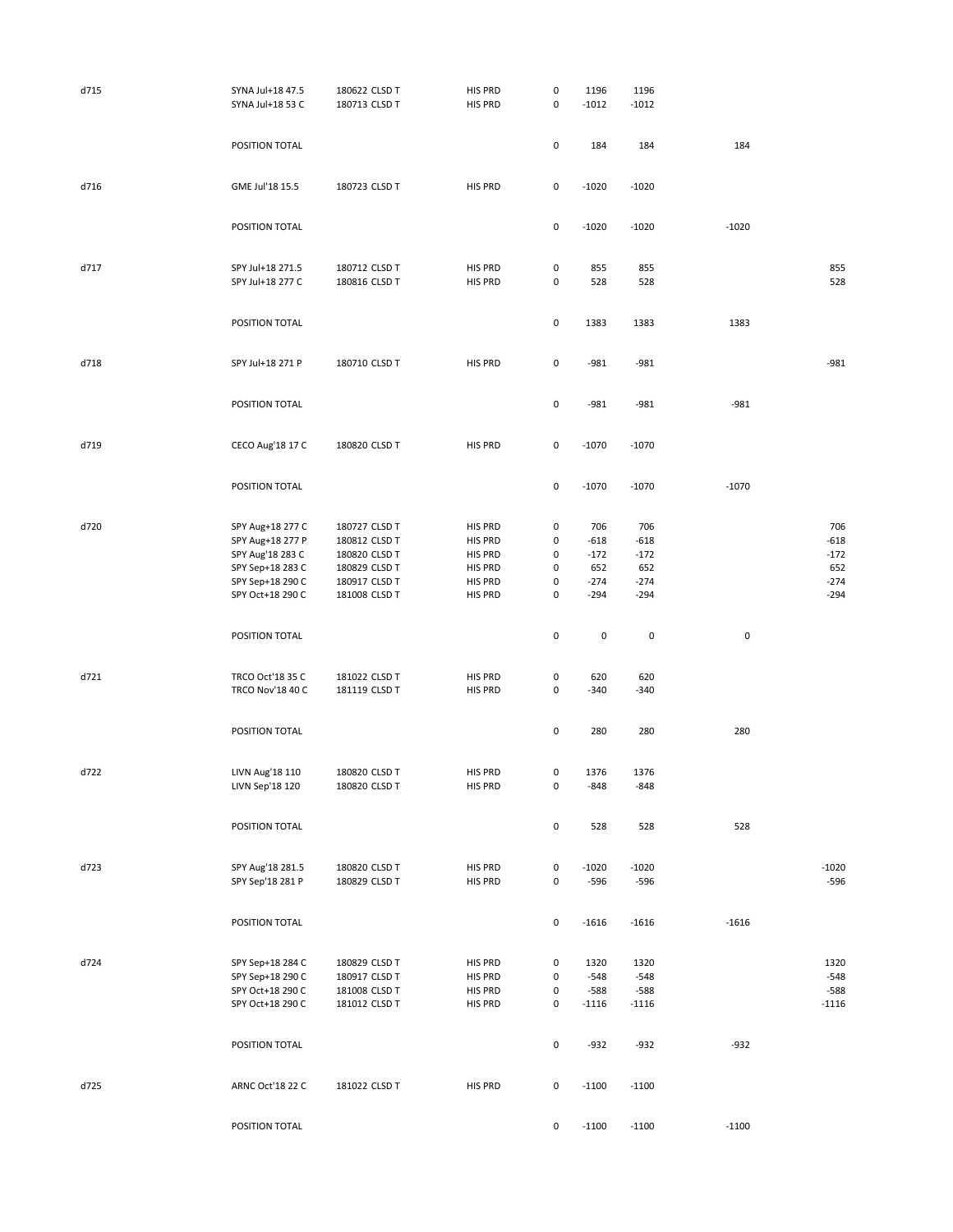| d726 | SPY Sep+18 291 C<br>SPY Sep+18 291 P | 180927 CLSD T<br>180927 CLSD T | <b>HIS PRD</b><br><b>HIS PRD</b> | 0<br>0              | $-370$<br>$-472$ | $-370$<br>$-472$ |         | $-370$<br>$-472$ |
|------|--------------------------------------|--------------------------------|----------------------------------|---------------------|------------------|------------------|---------|------------------|
|      | POSITION TOTAL                       |                                |                                  | 0                   | $-842$           | $-842$           | $-842$  |                  |
| d727 | SPY Sep'18 289 P                     | 180910 CLSD T                  | HIS PRD                          | 0                   | $-1056$          | $-1056$          |         | $-1056$          |
|      | POSITION TOTAL                       |                                |                                  | 0                   | $-1056$          | $-1056$          | $-1056$ |                  |
| d728 | SCI Oct'18 40 Ca<br>SCI Nov'18 40 Ca | 181022 CLSD T<br>181031 CLSD T | <b>HIS PRD</b><br><b>HIS PRD</b> | 0<br>0              | 50<br>$-805$     | 50<br>-805       |         |                  |
|      | POSITION TOTAL                       |                                |                                  | 0                   | $-755$           | $-755$           | $-755$  |                  |
|      |                                      |                                |                                  |                     |                  |                  |         |                  |
| d729 | SPY Oct+18 291 C                     | 181028 CLSD T                  | HIS PRD                          | 0                   | $-576$           | $-576$           |         | $-576$           |
|      | SPY Oct+18 277 P                     | 181026 CLSD T                  | HIS PRD                          | 0                   | 1230             | 1230             |         | 1230             |
|      | SPY Oct+18 291 P                     | 181012 CLSD T                  | HIS PRD                          | 0                   | 2010             | 2010             |         | 2010             |
|      | SPY Nov+18 268 P                     | 181031 CLSD T                  | HIS PRD                          | 0                   | 114              | 114              |         | 114              |
|      | SPY Nov+18 264 P                     | 181111 CLSD T                  | <b>HIS PRD</b>                   | 0                   | $-940$           | $-940$           |         | $-940$           |
|      |                                      |                                |                                  |                     |                  |                  |         |                  |
|      | POSITION TOTAL                       |                                |                                  | $\mathsf 0$         | 1838             | 1838             | 1838    |                  |
| d730 | AMRN Oct'18 14 C                     | 181008 CLSD T                  | HIS PRD                          | 0                   | 3592             | 3592             |         |                  |
|      | AMRN Oct'18 20 C                     | 181022 CLSD T                  | HIS PRD                          | 0                   | $-1480$          | $-1480$          |         |                  |
|      | AMRN Nov'18 20 C                     | 181119 CLSD T                  | <b>HIS PRD</b>                   | 0                   | $-1424$          | $-1424$          |         |                  |
|      | AMRN Dec 18 Call                     | 181223 CLSD T                  | HIS PRD                          | 0                   | $-774$           | $-774$           |         |                  |
|      |                                      |                                |                                  |                     |                  |                  |         |                  |
|      | POSITION TOTAL                       |                                |                                  | $\mathsf 0$         | -86              | $-86$            | -86     |                  |
| d731 | SPY Oct'18 290 P                     | 181012 CLSD T                  | HIS PRD                          | 0                   | 2008             | 2008             |         | 2008             |
|      | SPY Oct+18 277 P                     | 181022 CLSD T                  | HIS PRD                          | 0                   | $-260$           | $-260$           |         | $-260$           |
|      | SPY Oct+18 285.5                     | 181022 CLSD T                  | HIS PRD                          | 0                   | 748              | 748              |         | 748              |
|      | SPY Oct+18 288 P                     | 181012 CLSD T                  | HIS PRD                          | 0                   | 1516             | 1516             |         | 1516             |
|      | SPY Nov+18 268 P                     | 181031 CLSD T                  | HIS PRD                          | 0                   | 114              | 114              |         | 114              |
|      | SPY Nov+18 279 P                     | 181026 CLSD T                  | HIS PRD                          | 0                   | 1544             | 1544             |         | 1544             |
|      | SPY Nov+18 264 P                     | 181111 CLSD T                  | <b>HIS PRD</b>                   | 0                   | $-940$           | $-940$           |         | $-940$           |
|      | POSITION TOTAL                       |                                |                                  | 0                   | 4730             | 4730             | 4730    |                  |
|      |                                      |                                |                                  |                     |                  |                  |         |                  |
| d732 | SPY Oct+18 275 C                     | 181018 CLSD T                  | HIS PRD                          | 0                   | 68               | 68               |         | 68               |
|      | SPY Oct+18 280 C                     | 181026 CLSD T                  | HIS PRD                          | 0                   | $-510$           | -510             |         | $-510$           |
|      | VXX Oct+18 34 Ca                     | 181026 CLSD T                  | <b>HIS PRD</b>                   | 0                   | 116              | 116              |         | 116              |
|      | POSITION TOTAL                       |                                |                                  | 0                   | $-326$           | $-326$           | $-326$  |                  |
|      |                                      |                                |                                  |                     |                  |                  |         |                  |
| d733 | SPY Oct+18 271 C                     | 181029 CLSD T                  | HIS PRD                          | 0                   | $-1972$          | $-1972$          |         | $-1972$          |
|      |                                      |                                |                                  | 0                   | 1212             |                  |         | 1212             |
|      | SPY Nov'18 265 C                     | 181105 CLSD T                  | HIS PRD                          |                     |                  | 1212             |         |                  |
|      | SPY Nov'18 275 C                     | 181105 CLSD T                  | HIS PRD                          | 0                   | 705              | 705              |         | 705              |
|      | SPY Nov'18 280 C                     | 181116 CLSD T                  | HIS PRD                          | 0                   | $-747$           | $-747$           |         | $-747$           |
|      | POSITION TOTAL                       |                                |                                  | $\mathsf{O}\xspace$ | $-802$           | $-802$           | $-802$  |                  |
| d734 | SPY Oct+18 275 C                     | 181026 CLSD T                  | HIS PRD                          | $\mathsf 0$         | $-1203$          | $-1203$          |         | $-1203$          |
|      | POSITION TOTAL                       |                                |                                  | 0                   | $-1203$          | $-1203$          | $-1203$ |                  |
| d735 | SPY Nov+18 280 C                     | 181026 CLSD T                  | HIS PRD                          | 0                   | $-1287$          | $-1287$          |         | $-1287$          |
|      |                                      |                                |                                  |                     |                  |                  |         |                  |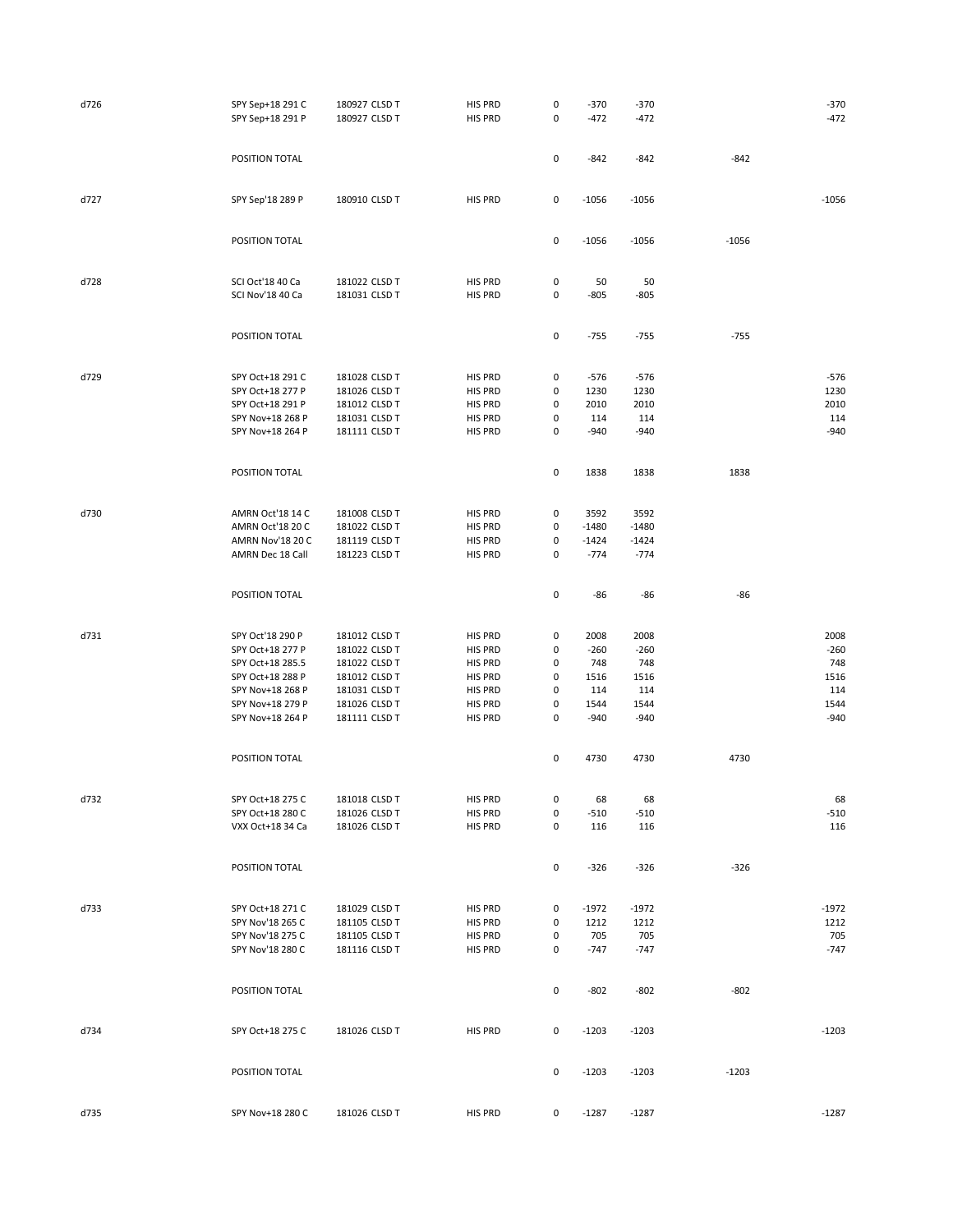|      | POSITION TOTAL   |               |             |         | 0         | $-1287$  | $-1287$  | $-1287$ |          |
|------|------------------|---------------|-------------|---------|-----------|----------|----------|---------|----------|
|      |                  |               |             |         |           |          |          |         |          |
|      |                  |               |             |         |           |          |          |         |          |
| d736 | SPY Nov+18 269 C | 181105 CLSD T |             | HIS PRD | 0         | 102      | 102      |         | 102      |
|      | VXX Nov+18 35 Ca | 181105 CLSD T |             | HIS PRD | 0         | $-1016$  | $-1016$  |         | $-1016$  |
|      |                  |               |             |         |           |          |          |         |          |
|      |                  |               |             |         | $\pmb{0}$ |          |          | $-914$  |          |
|      | POSITION TOTAL   |               |             |         |           | $-914$   | $-914$   |         |          |
|      |                  |               |             |         |           |          |          |         |          |
| d737 | SPY Nov'18 269 C | 181107 CLSD T |             | HIS PRD | 0         | 342      | 342      |         | 342      |
|      | SPY Nov'18 273 C | 181109 CLSD T |             | HIS PRD | 0         | 1161     | 1161     |         | 1161     |
|      | SPY Nov'18 280 C | 181116 CLSD T |             | HIS PRD | 0         | $-747$   | $-747$   |         | $-747$   |
|      |                  |               |             |         |           |          |          |         |          |
|      |                  |               |             |         |           |          |          |         |          |
|      | POSITION TOTAL   |               |             |         | 0         | 756      | 756      | 756     |          |
|      |                  |               |             |         |           |          |          |         |          |
|      |                  |               |             |         |           |          |          |         |          |
| d738 | SPY Nov+18 265 C | 181105 CLSD T |             | HIS PRD | 0         | 834      | 834      |         | 834      |
|      |                  |               |             |         |           |          |          |         |          |
|      |                  |               |             |         |           |          |          |         |          |
|      | POSITION TOTAL   |               |             |         | 0         | 834      | 834      | 834     |          |
|      |                  |               |             |         |           |          |          |         |          |
| d739 | SPY Nov+18 265 P | 181202 CLSD T |             | HIS PRD | 0         | $-1216$  | $-1216$  |         | $-1216$  |
|      | SPY Nov+18 273 P | 181123 CLSD T |             | HIS PRD | 0         | 1492     | 1492     |         | 1492     |
|      |                  |               |             |         |           |          |          |         |          |
|      |                  |               |             |         |           |          |          |         |          |
|      | POSITION TOTAL   |               |             |         | 0         | 276      | 276      | 276     |          |
|      |                  |               |             |         |           |          |          |         |          |
|      |                  |               |             |         |           |          |          |         |          |
| d740 | KMX Nov+18 66 Pu | 181123 CLSD T |             | HIS PRD | 0         | 834      | 834      |         |          |
|      | KMX Dec+ 61 Put  | 181130 CLSD T |             | HIS PRD | 0         | $-666$   | $-666$   |         |          |
|      |                  |               |             |         |           |          |          |         |          |
|      |                  |               |             |         |           |          |          |         |          |
|      | POSITION TOTAL   |               |             |         | 0         | 168      | 168      | 168     |          |
|      |                  |               |             |         |           |          |          |         |          |
| d741 | SPY Nov+18 281 C | 181130 CLSD T |             | HIS PRD | $\pmb{0}$ | $-744.5$ | $-744.5$ |         | $-744.5$ |
|      | SPY Nov+18 269 P | 181130 CLSD T |             | HIS PRD | 0         | $-640$   | $-640$   |         | $-640$   |
|      | SPY Nov+18 281 P | 181115 CLSD T |             | HIS PRD | 0         | 1562     | 1562     |         | 1562     |
|      |                  |               |             |         |           |          |          |         |          |
|      |                  |               |             |         |           |          |          |         |          |
|      | POSITION TOTAL   |               |             |         | 0         | 177.5    | 177.5    | 177.5   |          |
|      |                  |               |             |         |           |          |          |         |          |
|      |                  |               |             |         |           |          |          |         |          |
| d742 | SPY Dec+ 273 Cal | 181210 CLSD T |             | HIS PRD | 0         | $-1611$  | $-1611$  |         | $-1611$  |
|      |                  |               |             |         |           |          |          |         |          |
|      |                  |               |             |         |           |          |          |         |          |
|      | POSITION TOTAL   |               |             |         | $\pmb{0}$ | $-1611$  | $-1611$  | $-1611$ |          |
|      |                  |               |             |         |           |          |          |         |          |
| d743 | IWM Jan 147 Call | 181204 CLSD T |             | HIS PRD | 0         | 570      | 570      |         |          |
|      | IWM Jan'19 154 C | 190119 CLSD   | <b>THIS</b> | PRD     | 0         | $-786$   | $-786$   |         |          |
|      |                  |               |             |         |           |          |          |         |          |
|      |                  |               |             |         |           |          |          |         |          |
|      | POSITION TOTAL   |               |             |         | 0         | $-216$   | $-216$   | $-216$  |          |
|      |                  |               |             |         |           |          |          |         |          |
|      |                  |               |             |         |           |          |          |         |          |
| d744 | SPY Dec+ 275 Cal | 181204 CLSD T |             | HIS PRD | 0         | 1824     | 1824     |         | 1824     |
|      |                  |               |             |         |           |          |          |         |          |
|      |                  |               |             |         |           |          |          |         |          |
|      | POSITION TOTAL   |               |             |         | 0         | 1824     | 1824     | 1824    |          |
|      |                  |               |             |         |           |          |          |         |          |
| d745 | SPY Dec+ 260 Put | 181207 CLSD T |             | HIS PRD | 0         | $-300$   | $-300$   |         | $-300$   |
|      | SPY Dec+ 268 Put | 181207 CLSD T |             | HIS PRD | 0         | 1254     | 1254     |         | 1254     |
|      |                  |               |             |         |           |          |          |         |          |
|      |                  |               |             |         |           |          |          |         |          |
|      | POSITION TOTAL   |               |             |         | 0         | 954      | 954      | 954     |          |
|      |                  |               |             |         |           |          |          |         |          |
|      |                  |               |             |         |           |          |          |         |          |
| d746 | SPY Dec+ 280 Cal | 181230 CLSD T |             | HIS PRD | 0         | $-848$   | $-848$   |         | $-848$   |
|      | SPY Dec+ 255 Put | 181226 CLSD T |             | HIS PRD | 0         | 2286     | 2286     |         | 2286     |
|      | SPY Dec+ 260 Put | 181219 CLSD T |             | HIS PRD | 0         | 488      | 488      |         | 488      |
|      | SPY Dec+ 272 Put | 181218 CLSD T |             | HIS PRD | 0         | 2102     | 2102     |         | 2102     |
|      | SPY Dec+ 280 Put | 181206 CLSD T |             | HIS PRD | 0         | 1198     | 1198     |         | 1198     |
|      | SPY Jan+19 240 P | 190104 CLSD   | <b>THIS</b> | PRD     | 0         | $-1150$  | $-1150$  |         | $-1150$  |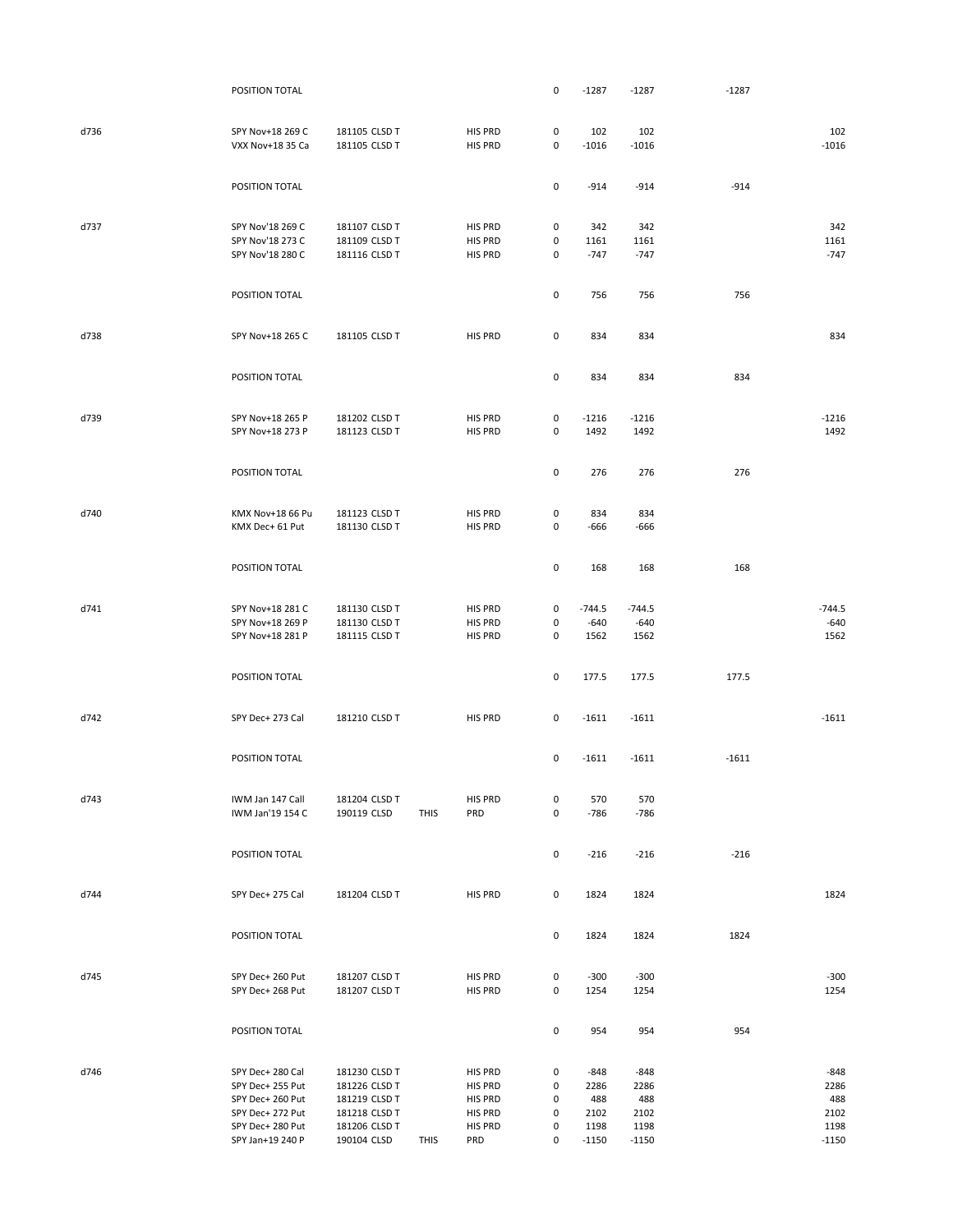|                                                 | POSITION TOTAL                       |                                |                            |            | 0                   | 4076            | 4076            | 4076       |                 |
|-------------------------------------------------|--------------------------------------|--------------------------------|----------------------------|------------|---------------------|-----------------|-----------------|------------|-----------------|
|                                                 |                                      |                                |                            |            |                     |                 |                 |            |                 |
| d747                                            | URI Dec+ 105 Put                     | 181231 CLSD T                  |                            | HIS PRD    | 0                   | $-532$          | $-532$          |            |                 |
|                                                 | URI Jan+19 102 P                     | 190109 CLSD                    | <b>THIS</b>                | PRD        | 0                   | $-772$          | $-772$          |            |                 |
|                                                 | POSITION TOTAL                       |                                |                            |            | 0                   | $-1304$         | $-1304$         | $-1304$    |                 |
| d748                                            | SPY Jan+ 269 Cal                     | 181231 CLSD T                  |                            | HIS PRD    | 0                   | $-1662$         | $-1662$         |            | $-1662$         |
|                                                 |                                      |                                |                            |            |                     |                 |                 |            |                 |
|                                                 | POSITION TOTAL                       |                                |                            |            | 0                   | $-1662$         | $-1662$         | $-1662$    |                 |
| d749                                            | SPY Jan'19 225 P                     | 190119 CLSD                    | <b>THIS</b>                | PRD        | 0                   | 1985            | 1985            |            | 1985            |
|                                                 | SPY Jan'19 235 P                     | 190119 CLSD                    | <b>THIS</b>                | PRD        | 0                   | $-3515$         | $-3515$         |            | $-3515$         |
|                                                 | SPY Jan 243 Put                      | 181227 CLSD T                  |                            | HIS PRD    | 0                   | $-3430$         | $-3430$         |            | $-3430$         |
|                                                 | SPY Jan 250 Put                      | 181219 CLSD T                  |                            | HIS PRD    | 0                   | $-1035$         | $-1035$         |            | $-1035$         |
|                                                 | SPY Jan 251 Put                      | 181227 CLSD T                  |                            | HIS PRD    | 0                   | 4870            | 4870            |            | 4870            |
|                                                 | SPY Jan 258 Put                      | 181219 CLSD T                  |                            | HIS PRD    | 0                   | 1800            | 1800            |            | 1800            |
|                                                 | POSITION TOTAL                       |                                |                            |            | 0                   | 675             | 675             | 675        |                 |
|                                                 |                                      |                                |                            |            |                     |                 |                 |            |                 |
| d750                                            | SPY Jan+19 235 C<br>VXX Jan+19 45 Ca | 190107 CLSD<br>190107 CLSD     | <b>THIS</b><br><b>THIS</b> | PRD<br>PRD | 0<br>$\pmb{0}$      | 1508<br>$-1540$ | 1508<br>$-1540$ |            | 1508<br>$-1540$ |
|                                                 | POSITION TOTAL                       |                                |                            |            | 0                   | $-32$           | $-32$           | $-32$      |                 |
|                                                 |                                      |                                |                            |            |                     |                 |                 |            |                 |
|                                                 |                                      |                                |                            |            |                     |                 |                 | $-10121.5$ | 7067.5          |
|                                                 |                                      |                                |                            |            |                     |                 | 2018 totals     | ALL        | SPY only        |
|                                                 |                                      |                                |                            |            |                     |                 |                 |            |                 |
| DVA 30000 ACCOUNT MODEL PORTFOLIO RESULTS: 2019 |                                      |                                |                            |            |                     |                 |                 |            |                 |
|                                                 |                                      | <b>INIT</b>                    |                            |            | UNRLZD              | <b>RLZD</b>     | FROM DAY1       | ALL        | SPY only        |
| d628                                            | <b>1500 NWBO</b>                     | 161216                         | 0                          | 83<br>0.06 | $-1155$             | 0               | $-1155$         |            |                 |
|                                                 |                                      |                                |                            |            |                     |                 |                 |            |                 |
|                                                 | POSITION TOTAL                       |                                |                            |            | $-1155$             | 0               | $-1155$         | $-1155$    |                 |
|                                                 |                                      |                                |                            |            |                     |                 |                 |            |                 |
| d751                                            | SPY Jan'19 246 C<br>SPY Jan'19 256 C | 190109 CLSD T<br>190116 CLSD T | HIS<br>HIS                 | PRD<br>PRD | 0<br>0              | 1281<br>-411    | 1281<br>-411    |            | 1281<br>-411    |
|                                                 | POSITION TOTAL                       |                                |                            |            | $\mathsf 0$         | 870             | 870             | 870        |                 |
|                                                 |                                      |                                |                            |            |                     |                 |                 |            |                 |
| d752                                            | SPY Jan'19 246 C                     | 190109 CLSD T                  | HIS                        | PRD        | 0                   | 1281            | 1281            |            | 1281            |
|                                                 | SPY Jan'19 256 C                     | 190122 CLSD T                  | HIS                        | PRD        | 0                   | 1788            | 1788            |            | 1788            |
|                                                 | SPY Feb+19 265 C                     | 190204 CLSD T                  | HIS                        | PRD        | 0                   | 495             | 495             |            | 495             |
|                                                 | SPY Feb+19 270 C                     | 190206 CLSD T                  | HIS                        | PRD        | 0                   | 282             | 282             |            | 282             |
|                                                 | POSITION TOTAL                       |                                |                            |            | $\mathsf{O}\xspace$ | 3846            | 3846            | 3846       |                 |
| d753                                            | SPY Jan+19 246 C                     | 190107 CLSD T                  | HIS                        | PRD        | 0                   | $-138$          | $-138$          |            | $-138$          |
|                                                 | SPY Jan'19 249 C                     | 190109 CLSD T                  | HIS                        | PRD        | 0                   | 748             | 748             |            | 748             |
|                                                 | SPY Jan'19 256 C                     | 190122 CLSD T                  | HIS                        | PRD        | 0                   | 1192            | 1192            |            | 1192            |
|                                                 | SPY Feb+19 265 C                     | 190204 CLSD T                  | HIS                        | PRD        | 0                   | 330             | 330             |            | 330             |
|                                                 | SPY Feb+19 270 C                     | 190225 CLSD T                  | HIS                        | PRD        | $\pmb{0}$           | 1066            | 1066            |            | 1066            |
|                                                 | SPY Mar'19 278 C                     | 190312 CLSD T                  | HIS                        | PRD        | 0                   | $-660$          | $-660$          |            | $-660$          |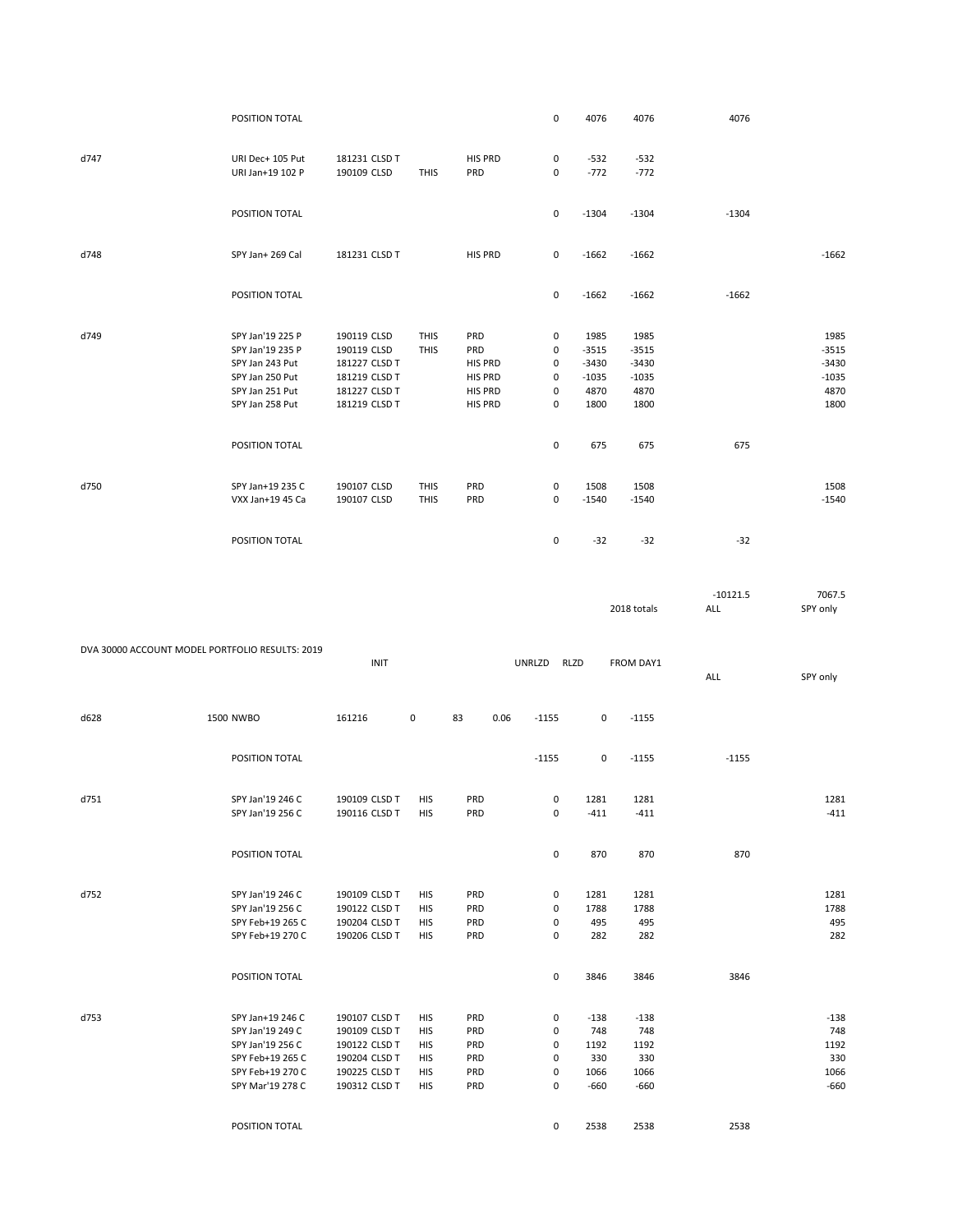| d754 | SPY Jan'19 235 P                     | 190119 CLSD T                  | HIS        | PRD        | 0                | $-1612$        | $-1612$        |         | $-1612$     |
|------|--------------------------------------|--------------------------------|------------|------------|------------------|----------------|----------------|---------|-------------|
|      | POSITION TOTAL                       |                                |            |            | 0                | $-1612$        | $-1612$        | $-1612$ |             |
| d755 | ARNC Feb'19 18 C                     | 190123 CLSD T                  | HIS        | PRD        | 0                | $-704$         | $-704$         |         |             |
|      | POSITION TOTAL                       |                                |            |            | 0                | $-704$         | $-704$         | $-704$  |             |
| d756 | SPY Jan+19 252 C                     | 190114 CLSD T                  | HIS        | PRD        | 0                | 522            | 522            |         | 522         |
|      | POSITION TOTAL                       |                                |            |            | 0                | 522            | 522            | 522     |             |
| d757 | SPY Jan+19 245 P                     | 190131 CLSD T                  | HIS        | PRD        | $\pmb{0}$        | $-876$         | $-876$         |         | $-876$      |
|      | POSITION TOTAL                       |                                |            |            | 0                | $-876$         | $-876$         | $-876$  |             |
| d758 | SPY Feb+19 267 C                     | 190131 CLSD T                  | HIS        | PRD        | $\mathsf 0$      | 1750           | 1750           |         | 1750        |
|      | POSITION TOTAL                       |                                |            |            | 0                | 1750           | 1750           | 1750    |             |
|      |                                      |                                |            |            |                  |                |                |         |             |
| d759 | SPY Feb'19 257 C<br>SPY Feb'19 268 C | 190131 CLSD T                  | HIS        | PRD        | $\pmb{0}$        | 1240           | 1240           |         | 1240<br>476 |
|      | SPY Feb'19 257 P                     | 190215 CLSD T<br>190217 CLSD T | HIS<br>HIS | PRD<br>PRD | 0<br>$\mathsf 0$ | 476<br>$-1048$ | 476<br>$-1048$ |         | $-1048$     |
|      | SPY Mar+19 274 C                     | 190227 CLSD T                  | HIS        | PRD        | 0                | 506            | 506            |         | 506         |
|      | SPY Mar+19 279 C                     | 190312 CLSD T                  | HIS        | PRD        | 0                | $-568$         | $-568$         |         | $-568$      |
|      | POSITION TOTAL                       |                                |            |            | $\pmb{0}$        | 606            | 606            | 606     |             |
|      |                                      |                                |            |            |                  |                |                |         |             |
| d760 | TWLO Feb+19 103                      | 190204 CLSD T                  | HIS        | PRD        | 0                | 848            | 848            |         |             |
|      | TWLO Feb+19 113                      | 190204 CLSD T                  | HIS        | PRD        | $\pmb{0}$        | $-364$         | $-364$         |         |             |
|      | TWLO Mar+19 110                      | 190228 CLSD T                  | HIS        | PRD        | 0                | $-330$         | $-330$         |         |             |
|      | TWLO Mar+19 123                      | 190228 CLSD T                  | HIS        | PRD        | $\pmb{0}$        | 980            | 980            |         |             |
|      | TWLO Mar+19 119                      | 190321 CLSD T                  | HIS        | PRD        | 0                | 1738           | 1738           |         |             |
|      | TWLO Apr'19 133                      | 190419 CLSD T                  | HIS        | PRD        | $\pmb{0}$        | $-1446$        | $-1446$        |         |             |
|      | POSITION TOTAL                       |                                |            |            | $\pmb{0}$        | 1426           | 1426           | 1426    |             |
| d761 | SPY Feb+19 263 C                     | 190204 CLSD T                  | HIS        | PRD        | $\mathsf 0$      | 1170           | 1170           |         | 1170        |
|      | POSITION TOTAL                       |                                |            |            | $\mathsf 0$      | 1170           | 1170           | 1170    |             |
| d762 | MLNX Feb'19 92.5                     | 190215 CLSD T                  | <b>HIS</b> | PRD        | $\pmb{0}$        | 848            | 848            |         |             |
|      | MLNX Mar'19 100                      | 190313 CLSD T                  | HIS        | PRD        | 0                | 2558           | 2558           |         |             |
|      | POSITION TOTAL                       |                                |            |            | 0                | 3406           | 3406           | 3406    |             |
| d763 | SPY Feb+19 271 P                     | 190221 CLSD T                  | HIS        | PRD        | 0                | $-926$         | $-926$         |         | $-926$      |
|      | POSITION TOTAL                       |                                |            |            | $\mathsf 0$      | $-926$         | $-926$         | $-926$  |             |
|      |                                      |                                |            |            |                  |                |                |         |             |
| d764 | CHGG Mar'19 35 C                     | 190315 CLSD T                  | <b>HIS</b> | PRD        | 0                | 687            | 687            |         |             |
|      | CHGG Apr'19 40 C                     | 190415 CLSD T                  | HIS        | PRD        | $\pmb{0}$        | $-483$         | $-483$         |         |             |
|      | POSITION TOTAL                       |                                |            |            | 0                | 204            | 204            | 204     |             |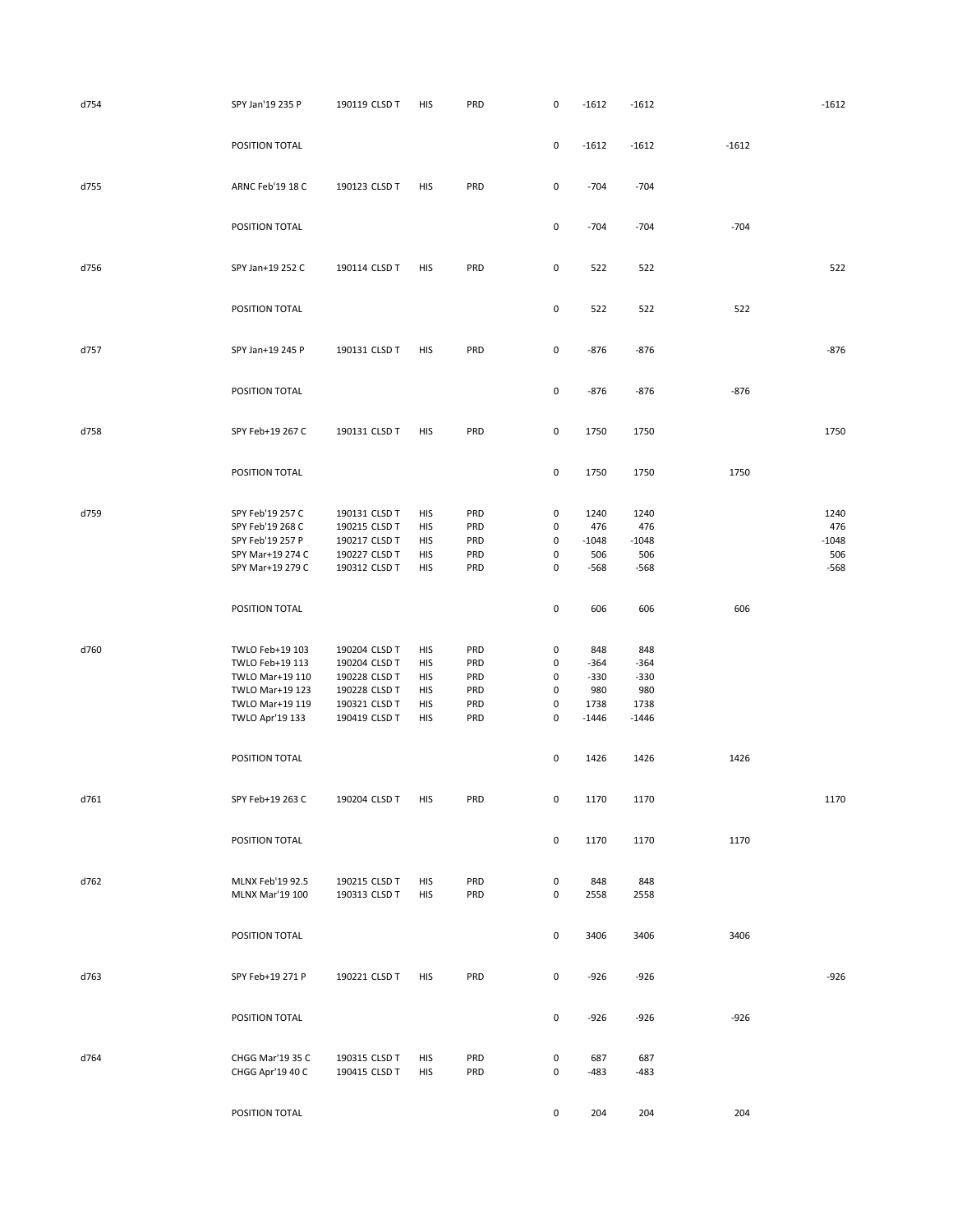| d765 | DBD Mar'19 7.5 C<br>DBD Apr'19 10 Ca<br>DBD May'19 12.5 | 190315 CLSD T<br>190422 CLSD T<br>190502 CLSD T | HIS<br>HIS<br>HIS | PRD<br>PRD<br>PRD | $\pmb{0}$<br>$\pmb{0}$<br>$\mathsf 0$ | 2460<br>1160<br>$-1210$ | 2460<br>1160<br>$-1210$ |         |                  |
|------|---------------------------------------------------------|-------------------------------------------------|-------------------|-------------------|---------------------------------------|-------------------------|-------------------------|---------|------------------|
|      | POSITION TOTAL                                          |                                                 |                   |                   |                                       |                         |                         |         |                  |
|      |                                                         |                                                 |                   |                   | 0                                     | 2410                    | 2410                    | 2410    |                  |
| d767 | SPY Mar+19 279 C<br>SPY Mar+19 279 P                    | 190325 CLSD T<br>190325 CLSD T                  | HIS<br>HIS        | PRD<br>PRD        | $\pmb{0}$<br>$\pmb{0}$                | 214<br>$-772$           | 214<br>$-772$           |         | 214<br>$-772$    |
|      | POSITION TOTAL                                          |                                                 |                   |                   | $\pmb{0}$                             | $-558$                  | $-558$                  | $-558$  |                  |
| d768 | SPY Mar+19 280 P                                        | 190318 CLSD T                                   | HIS               | PRD               | $\pmb{0}$                             | $-837$                  | $-837$                  |         | $-837$           |
|      | POSITION TOTAL                                          |                                                 |                   |                   | $\pmb{0}$                             | $-837$                  | $-837$                  | $-837$  |                  |
| d769 | CELG May'19 95 C                                        | 190402 CLSD T                                   | HIS               | PRD               | $\pmb{0}$                             | 130                     | 130                     |         |                  |
|      | POSITION TOTAL                                          |                                                 |                   |                   | 0                                     | 130                     | 130                     | 130     |                  |
| d770 | SPY Mar+19 276 P                                        | 190318 CLSD T                                   | HIS               | PRD               | $\pmb{0}$                             | $-1568$                 | $-1568$                 |         | $-1568$          |
|      | POSITION TOTAL                                          |                                                 |                   |                   | 0                                     | $-1568$                 | $-1568$                 | $-1568$ |                  |
| d771 | IONS Apr+19 77.5<br>IONS Apr+19 85 C                    | 190408 CLSD T<br>190428 CLSD T                  | HIS<br>HIS        | PRD<br>PRD        | $\pmb{0}$<br>0                        | 1772<br>$-1224$         | 1772<br>$-1224$         |         |                  |
|      | POSITION TOTAL                                          |                                                 |                   |                   | $\pmb{0}$                             | 548                     | 548                     | 548     |                  |
| d772 | SPY Apr+19 283 C                                        | 190408 CLSD T                                   | HIS               | PRD               | 0                                     | 911                     | 911                     |         | 911              |
|      | SPY Apr+19 288 C<br>SPY May+19 292 C                    | 190429 CLSD T<br>190508 CLSD T                  | HIS<br>HIS        | PRD<br>PRD        | 0<br>0                                | 448<br>$-576$           | 448<br>$-576$           |         | 448<br>$-576$    |
|      |                                                         |                                                 |                   |                   |                                       |                         |                         |         |                  |
|      | POSITION TOTAL                                          |                                                 |                   |                   | $\pmb{0}$                             | 783                     | 783                     | 783     |                  |
| d773 | CREE Apr'19 59 C                                        | 190416 CLSD T                                   | HIS               | PRD               | 0                                     | 2295                    | 2295                    |         |                  |
|      | CREE May+19 65 C                                        | 190502 CLSD T                                   | HIS               | PRD               | 0                                     | $-690$                  | $-690$                  |         |                  |
|      | POSITION TOTAL                                          |                                                 |                   |                   | 0                                     | 1605                    | 1605                    | 1605    |                  |
| d774 | SPY Apr'19 283 C                                        | 190416 CLSD T                                   | HIS               | PRD               | 0                                     | 606                     | 606                     |         | 606              |
|      | SPY Apr'19 283 P<br>SPY May'19 291 C                    | 190416 CLSD T<br>190517 CLSD T                  | HIS<br>HIS        | PRD<br>PRD        | $\pmb{0}$<br>$\pmb{0}$                | $-698$<br>$-704$        | $-698$<br>$-704$        |         | $-698$<br>$-704$ |
|      | SPY May'19 291 P                                        | 190513 CLSD T                                   | HIS               | PRD               | $\pmb{0}$                             | 902                     | 902                     |         | 902              |
|      | SPY May+19 283 P                                        | 190517 CLSD T                                   | HIS               | PRD               | $\pmb{0}$                             | $-534$                  | $-534$                  |         | $-534$           |
|      | POSITION TOTAL                                          |                                                 |                   |                   | $\pmb{0}$                             | $-428$                  | $-428$                  | $-428$  |                  |
| d775 | IWM Apr'19 149 P                                        | 190409 CLSD T                                   | HIS               | PRD               | $\mathsf{O}\xspace$                   | $-1244$                 | $-1244$                 |         |                  |
|      | POSITION TOTAL                                          |                                                 |                   |                   | $\pmb{0}$                             | $-1244$                 | $-1244$                 | $-1244$ |                  |
|      |                                                         |                                                 |                   |                   |                                       |                         |                         |         |                  |
| d776 | SPY Apr'19 285 C<br>SPY May+19 290 C                    | 190417 CLSD T<br>190508 CLSD T                  | HIS<br>HIS        | PRD<br>PRD        | $\pmb{0}$<br>$\pmb{0}$                | 752<br>-488             | 752<br>$-488$           |         | 752<br>$-488$    |
|      | POSITION TOTAL                                          |                                                 |                   |                   | $\mathsf 0$                           | 264                     | 264                     | 264     |                  |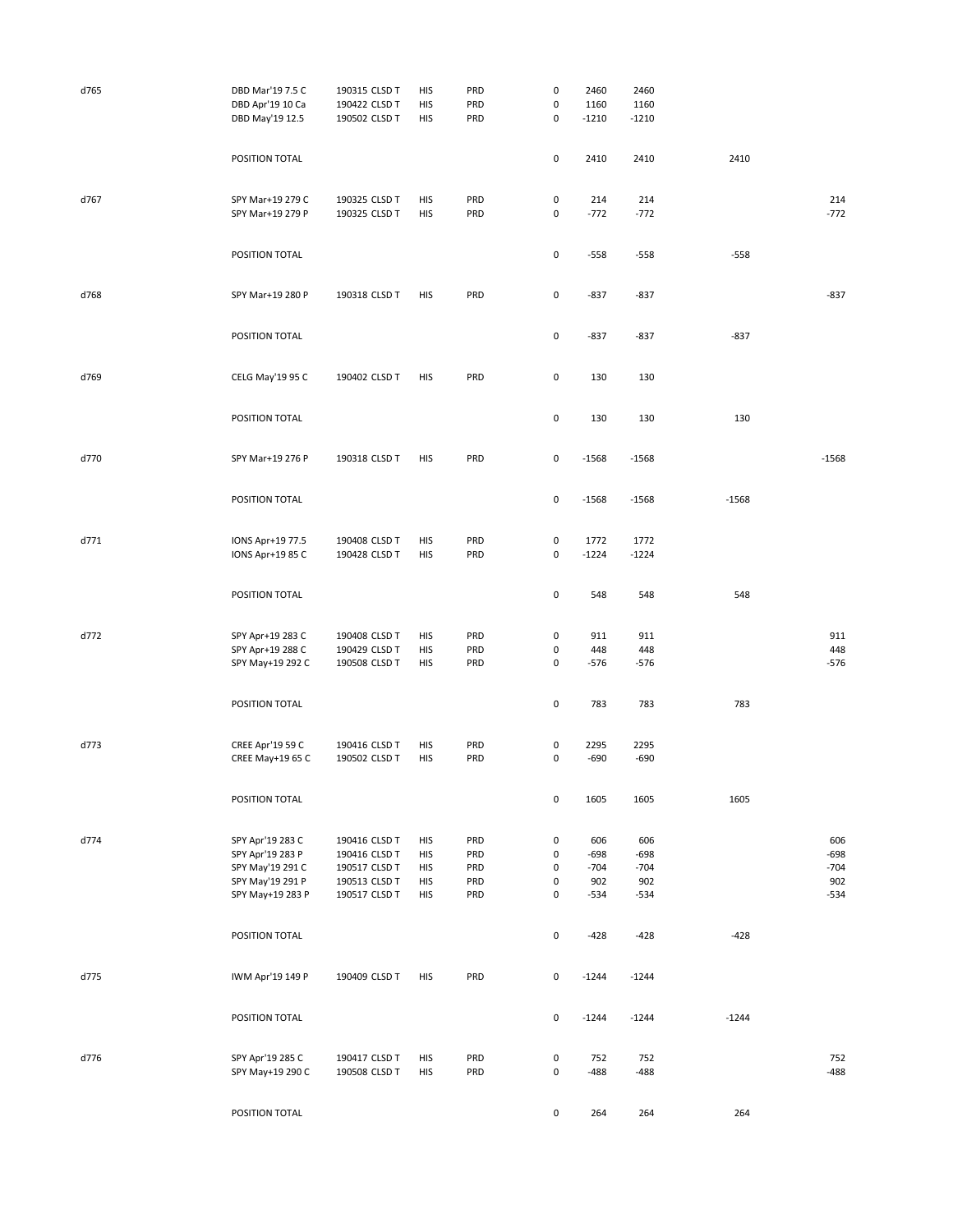| d777 | AVYA May'19 17.5<br>AVYA Jun'19 15 C | 190520 CLSD T<br>190622 CLSD T | HIS<br>HIS | PRD<br>PRD | $\pmb{0}$<br>$\pmb{0}$ | $-1115$<br>$-552$ | $-1115$<br>$-552$ |         |             |
|------|--------------------------------------|--------------------------------|------------|------------|------------------------|-------------------|-------------------|---------|-------------|
|      |                                      |                                |            |            |                        |                   |                   |         |             |
|      | POSITION TOTAL                       |                                |            |            | $\pmb{0}$              | $-1667$           | $-1667$           | $-1667$ |             |
| d778 | ZAYO May'19 30 C                     | 190520 CLSD T                  | HIS        | PRD        | $\pmb{0}$              | $-244$            | $-244$            |         |             |
|      | POSITION TOTAL                       |                                |            |            | $\pmb{0}$              | $-244$            | $-244$            | $-244$  |             |
| d779 | IWM May'19 156 P                     | 190506 CLSD T                  | <b>HIS</b> | PRD        | $\pmb{0}$              | $-892$            | $-892$            |         |             |
|      | POSITION TOTAL                       |                                |            |            | $\pmb{0}$              | $-892$            | $-892$            | $-892$  |             |
| d780 | SPY May+19 292 P                     | 190513 CLSD T                  | HIS        | PRD        | $\pmb{0}$              | 1836              | 1836              |         | 1836        |
|      |                                      |                                |            |            |                        |                   |                   |         |             |
|      | POSITION TOTAL                       |                                |            |            | $\pmb{0}$              | 1836              | 1836              | 1836    |             |
| d781 | SPY May+19 288 P                     | 190524 CLSD T                  | HIS        | PRD        | $\pmb{0}$              | 340               | 340               |         | 340         |
|      | SPY May+19 289 P                     | 190524 CLSD T                  | HIS        | PRD        | $\pmb{0}$              | 516               | 516               |         | 516         |
|      | SPY Jun+19 282 P                     | 190604 CLSD T                  | HIS        | PRD        | $\pmb{0}$              | 1264              | 1264              |         | 1264        |
|      |                                      |                                |            |            |                        |                   |                   |         |             |
|      | POSITION TOTAL                       |                                |            |            | $\pmb{0}$              | 2120              | 2120              | 2120    |             |
|      |                                      |                                |            |            |                        |                   |                   |         |             |
| d782 | SPY May+19 276 P<br>SPY May+19 286 P | 190603 CLSD T<br>190603 CLSD T | HIS<br>HIS | PRD<br>PRD | $\pmb{0}$<br>0         | 648<br>1413       | 648<br>1413       |         | 648<br>1413 |
|      | SPY Jun+19 267 P                     | 190610 CLSD T                  | HIS        | PRD        | $\pmb{0}$              | 348               | 348               |         | 348         |
|      | SPY Jun+19 277 P                     | 190610 CLSD T                  | HIS        | PRD        | $\pmb{0}$              | $-1212$           | $-1212$           |         | $-1212$     |
|      |                                      |                                |            |            |                        |                   |                   |         |             |
|      | POSITION TOTAL                       |                                |            |            | $\pmb{0}$              | 1197              | 1197              | 1197    |             |
| d783 | SPY May+19 286 C                     | 190601 CLSD T                  | HIS        | PRD        | 0                      | $-1767$           | $-1767$           |         | $-1767$     |
|      | POSITION TOTAL                       |                                |            |            | $\pmb{0}$              | $-1767$           | $-1767$           | $-1767$ |             |
|      |                                      |                                |            |            |                        |                   |                   |         |             |
| d784 | SPY May+19 283 C                     | 190530 CLSD T                  | HIS        | PRD        | 0                      | $-800$            | $-800$            |         | $-800$      |
|      | SPY May+19 288 C                     | 190515 CLSD T                  | HIS        | PRD        | 0                      | $-622$            | $-622$            |         | $-622$      |
|      | POSITION TOTAL                       |                                |            |            | 0                      | $-1422$           | $-1422$           | $-1422$ |             |
|      |                                      |                                |            |            |                        |                   |                   |         |             |
| d785 | SPY Jun+19 285 C                     | 190610 CLSD T                  | HIS        | PRD        | 0                      | $-1124$           | $-1124$           |         | $-1124$     |
|      | SPY Jun+19 286 C                     | 190621 CLSD T                  | HIS        | PRD        | $\pmb{0}$              | 2352              | 2352              |         | 2352        |
|      | SPY Jul+19 294 C                     | 190708 CLSD T                  | <b>HIS</b> | PRD        | $\pmb{0}$              | 240               | 240               |         | 240         |
|      | SPY Aug+19 297 C                     | 190717 CLSD T                  | HIS        | PRD        | $\pmb{0}$              | 344               | 344               |         | 344         |
|      | SPY Aug+19 301 C                     | 190805 CLSD T                  | HIS        | PRD        | $\pmb{0}$              | $-1102$           | $-1102$           |         | $-1102$     |
|      | POSITION TOTAL                       |                                |            |            | $\pmb{0}$              | 710               | 710               | 710     |             |
| d786 | DFRG Jul'19 5 Ca                     | 190626 CLSD T                  | HIS        | PRD        | $\mathsf{O}\xspace$    | 444               | 444               |         |             |
|      |                                      |                                |            |            |                        |                   |                   |         |             |
|      | POSITION TOTAL                       |                                |            |            | $\pmb{0}$              | 444               | 444               | 444     |             |
|      |                                      |                                |            |            |                        |                   |                   |         |             |
| d787 | SPY Jun+19 269 P                     | 190610 CLSD T                  | HIS        | PRD        | $\pmb{0}$              | 792               | 792               |         | 792         |
|      | SPY Jun+19 279 P                     | 190610 CLSD T                  | HIS        | PRD        | $\pmb{0}$              | $-1908$           | $-1908$           |         | $-1908$     |
|      | POSITION TOTAL                       |                                |            |            | 0                      | $-1116$           | $-1116$           | $-1116$ |             |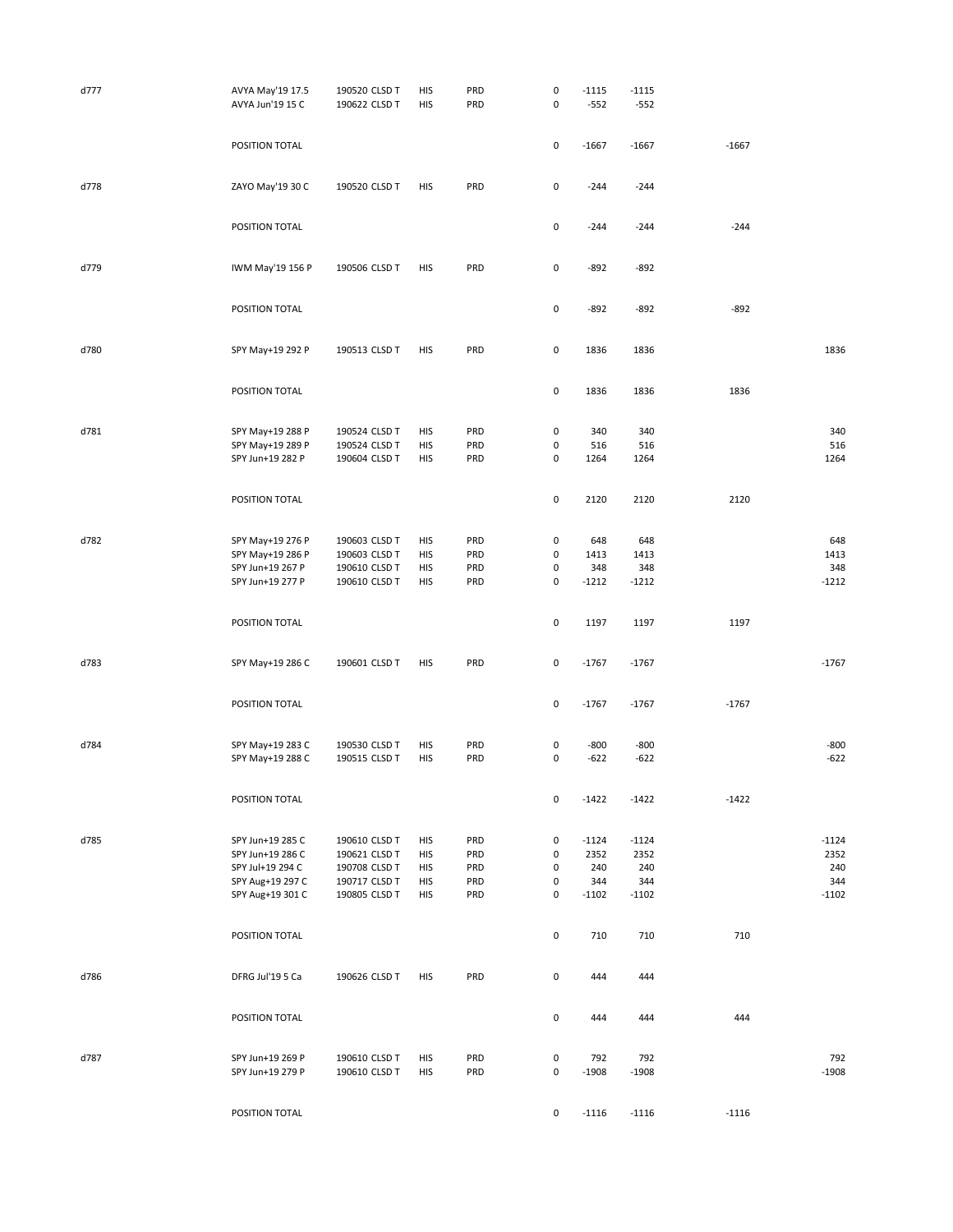| d788 | MLNX Sep'19 115  | 190604 CLSD T                  | HIS        | PRD | $\pmb{0}$           | $-1193$ | $-1193$ |         |         |
|------|------------------|--------------------------------|------------|-----|---------------------|---------|---------|---------|---------|
|      |                  |                                |            |     |                     |         |         |         |         |
|      | POSITION TOTAL   |                                |            |     | $\pmb{0}$           | $-1193$ | $-1193$ | $-1193$ |         |
|      |                  |                                |            |     |                     |         |         |         |         |
|      |                  |                                |            |     |                     |         |         |         |         |
| d789 | SPY Jul'19 275 P | 190725 CLSD T                  | HIS        | PRD | $\pmb{0}$           | $-1875$ | $-1875$ |         | $-1875$ |
|      |                  |                                |            |     |                     |         |         |         |         |
|      |                  |                                |            |     |                     |         |         |         |         |
|      | POSITION TOTAL   |                                |            |     | $\pmb{0}$           | $-1875$ | $-1875$ | $-1875$ |         |
|      |                  |                                |            |     |                     |         |         |         |         |
| d790 | SFLY Jul'19 47.5 | 190613 CLSD T                  | HIS        | PRD | $\pmb{0}$           | 23      | 23      |         |         |
|      |                  |                                |            |     |                     |         |         |         |         |
|      |                  |                                |            |     |                     |         |         |         |         |
|      | POSITION TOTAL   |                                |            |     | $\pmb{0}$           | 23      | 23      | 23      |         |
|      |                  |                                |            |     |                     |         |         |         |         |
| d791 | SPY Aug'19 296 C | 190726 CLSD T                  | HIS        | PRD | $\pmb{0}$           | 2619    | 2619    |         | 2619    |
|      | SPY Aug'19 302 C | 190805 CLSD T                  | HIS        | PRD | $\mathsf 0$         | $-845$  | $-845$  |         | $-845$  |
|      |                  |                                |            |     |                     |         |         |         |         |
|      |                  |                                |            |     |                     |         |         |         |         |
|      | POSITION TOTAL   |                                |            |     | $\mathsf 0$         | 1774    | 1774    | 1774    |         |
|      |                  |                                |            |     |                     |         |         |         |         |
| d792 | RRGB Jul'19 35 C |                                | HIS        | PRD | 0                   | $-720$  | $-720$  |         |         |
|      | RRGB Aug'19 35 C | 190722 CLSD T<br>190819 CLSD T | HIS        | PRD | 0                   | $-835$  | $-835$  |         |         |
|      |                  |                                |            |     |                     |         |         |         |         |
|      |                  |                                |            |     |                     |         |         |         |         |
|      | POSITION TOTAL   |                                |            |     | $\mathsf 0$         | $-1555$ | $-1555$ | $-1555$ |         |
|      |                  |                                |            |     |                     |         |         |         |         |
|      |                  |                                |            |     |                     |         |         |         |         |
| d793 | SPY Jul+19 295 P | 190701 CLSD T                  | HIS        | PRD | 0                   | $-38$   | $-38$   |         | $-38$   |
|      |                  |                                |            |     |                     |         |         |         |         |
|      | POSITION TOTAL   |                                |            |     | $\pmb{0}$           | $-38$   | $-38$   | $-38$   |         |
|      |                  |                                |            |     |                     |         |         |         |         |
|      |                  |                                |            |     |                     |         |         |         |         |
| d794 | AXTA Aug'19 30 C | 190819 CLSD T                  | HIS        | PRD | 0                   | $-1116$ | $-1116$ |         |         |
|      | AXTA Sep'19 28 C | 190923 CLSD T                  | HIS        | PRD | 0                   | 762     | 762     |         |         |
|      | AXTA Oct'19 30 C | 191021 CLSD T                  | HIS        | PRD | $\pmb{0}$           | $-1074$ | $-1074$ |         |         |
|      | AXTA Nov'19 30 C | 191115 CLSD T                  | HIS        | PRD | $\pmb{0}$           | $-189$  | $-189$  |         |         |
|      | AXTA Dec 30 Call | 191223 CLSD T                  | <b>HIS</b> | PRD | $\mathsf 0$         | $-183$  | $-183$  |         |         |
|      |                  |                                |            |     |                     |         |         |         |         |
|      | POSITION TOTAL   |                                |            |     | 0                   | $-1800$ | $-1800$ | $-1800$ |         |
|      |                  |                                |            |     |                     |         |         |         |         |
|      |                  |                                |            |     |                     |         |         |         |         |
| d795 | SPY Aug+19 291 P | 190708 CLSD T                  | HIS        | PRD | 0                   | $-1328$ | $-1328$ |         | $-1328$ |
|      |                  |                                |            |     |                     |         |         |         |         |
|      | POSITION TOTAL   |                                |            |     | 0                   | -1328   | -1328   | $-1328$ |         |
|      |                  |                                |            |     |                     |         |         |         |         |
|      |                  |                                |            |     |                     |         |         |         |         |
| d796 | GOL Aug'19 20 Ca | 190813 CLSD T                  | HIS        | PRD | $\pmb{0}$           | $-1455$ | $-1455$ |         |         |
|      |                  |                                |            |     |                     |         |         |         |         |
|      |                  |                                |            |     |                     |         |         |         |         |
|      | POSITION TOTAL   |                                |            |     | $\mathsf{O}\xspace$ | $-1455$ | $-1455$ | $-1455$ |         |
|      |                  |                                |            |     |                     |         |         |         |         |
| d797 | SPY Aug'19 288 P | 190819 CLSD T                  | HIS        | PRD | $\pmb{0}$           | $-992$  | $-992$  |         | $-992$  |
|      | SPY Aug'19 300 P | 190805 CLSD T                  | HIS        | PRD | $\pmb{0}$           | 3284    | 3284    |         | 3284    |
|      |                  |                                |            |     |                     |         |         |         |         |
|      |                  |                                |            |     |                     |         |         |         |         |
|      | POSITION TOTAL   |                                |            |     | $\pmb{0}$           | 2292    | 2292    | 2292    |         |
|      |                  |                                |            |     |                     |         |         |         |         |
| d798 | SPY Aug+19 300 C | 190802 CLSD T                  | HIS        | PRD | $\pmb{0}$           | $-453$  | $-453$  |         | $-453$  |
|      | SPY Aug+19 300 P | 190802 CLSD T                  | HIS        | PRD | $\mathsf{O}\xspace$ | $-20$   | $-20$   |         | $-20$   |
|      |                  |                                |            |     |                     |         |         |         |         |
|      |                  |                                |            |     |                     |         |         |         |         |
|      | POSITION TOTAL   |                                |            |     | $\pmb{0}$           | $-473$  | $-473$  | $-473$  |         |
|      |                  |                                |            |     |                     |         |         |         |         |
| d799 | SPY Aug+19 273 P | 190830 CLSD T                  | HIS        | PRD | $\pmb{0}$           | 1376    | 1376    |         | 1376    |
|      | SPY Aug+19 283 P | 190830 CLSD T                  | HIS        | PRD | $\pmb{0}$           | $-4076$ | $-4076$ |         | $-4076$ |
|      | SPY Aug+19 293 P | 190805 CLSD T                  | HIS        | PRD | $\pmb{0}$           | 2336    | 2336    |         | 2336    |
|      |                  |                                |            |     |                     |         |         |         |         |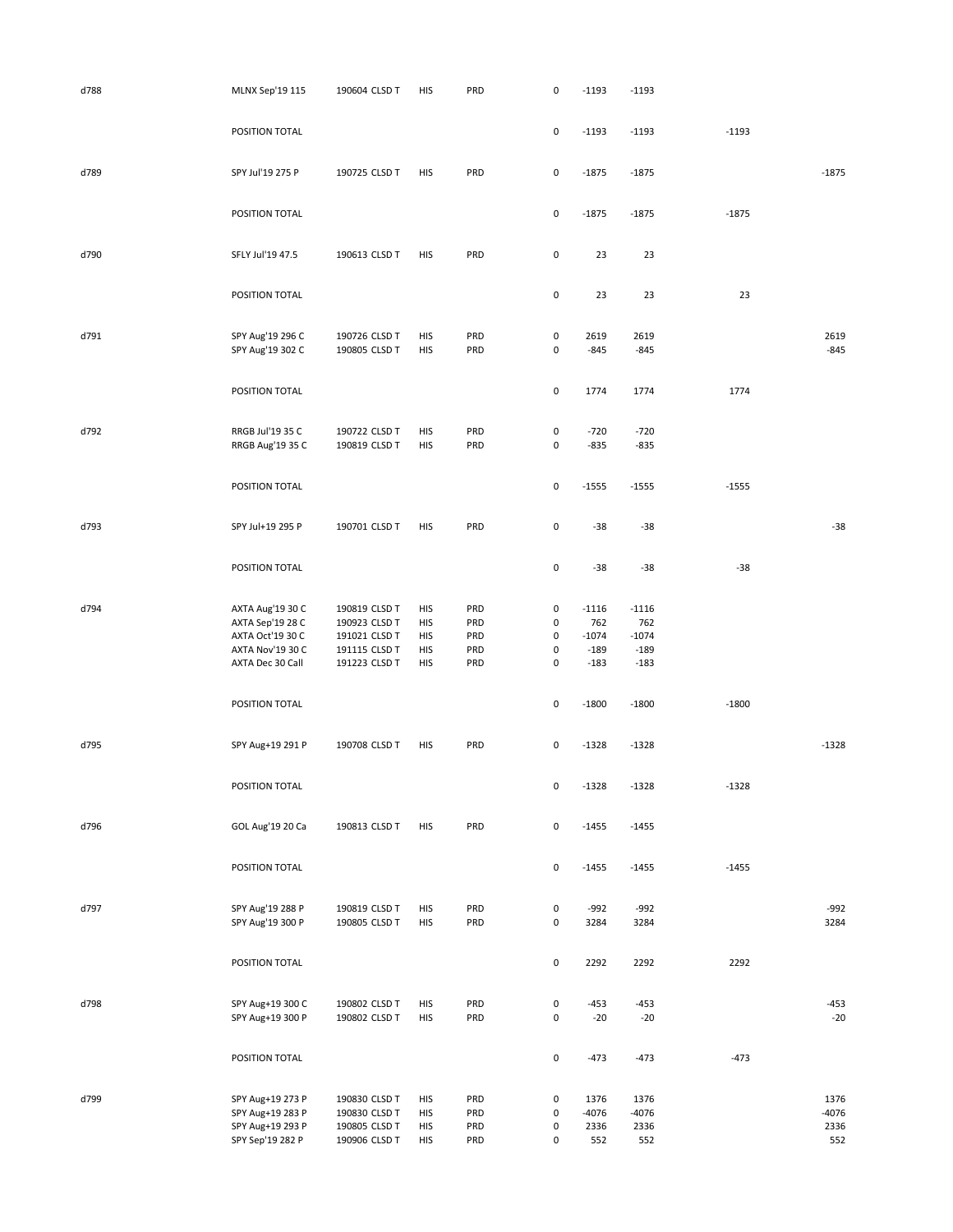|      | SPY Sep'19 292 P                            | 190906 CLSD T                  | HIS        | PRD        | 0                | $-1096$          | $-1096$        |         | $-1096$        |
|------|---------------------------------------------|--------------------------------|------------|------------|------------------|------------------|----------------|---------|----------------|
|      | POSITION TOTAL                              |                                |            |            | $\pmb{0}$        | $-908$           | $-908$         | $-908$  |                |
|      |                                             |                                |            |            |                  |                  |                |         |                |
| d800 | SPY Aug+19 287.5                            | 190813 CLSD T                  | HIS        | PRD        | 0                | 814              | 814            |         | 814            |
|      | SPY Aug+19 294 C                            | 190903 CLSD T                  | HIS        | PRD        | 0                | $-1179$          | $-1179$        |         | $-1179$        |
|      | SPY Sep+19 294 C                            | 190913 CLSD T                  | HIS        | PRD        | $\pmb{0}$        | 1227             | 1227           |         | 1227           |
|      | SPY Sep+19 302 C                            | 190925 CLSD T                  | HIS        | PRD        | $\pmb{0}$        | $-558$           | $-558$         |         | $-558$         |
|      | POSITION TOTAL                              |                                |            |            | $\pmb{0}$        | 304              | 304            | 304     |                |
|      |                                             |                                |            |            |                  |                  |                |         | $-795$         |
| d801 | SPY Aug+19 293 C                            | 190813 CLSD T                  | HIS        | PRD        | $\mathsf 0$      | $-795$           | $-795$         |         |                |
|      | POSITION TOTAL                              |                                |            |            | $\pmb{0}$        | $-795$           | $-795$         | $-795$  |                |
| d802 | SPY Aug+19 293 C                            | 190903 CLSD T                  | HIS        | PRD        | $\pmb{0}$        | $-1128$          | $-1128$        |         | $-1128$        |
|      | SPY Sep+19 294 C                            | 190913 CLSD T                  | HIS        | PRD        | $\pmb{0}$        | 1227             | 1227           |         | 1227           |
|      | SPY Sep+19 302 C                            | 190925 CLSD T                  | HIS        | PRD        | 0                | $-558$           | $-558$         |         | $-558$         |
|      | POSITION TOTAL                              |                                |            |            | $\pmb{0}$        | $-459$           | $-459$         | $-459$  |                |
|      |                                             |                                |            |            |                  |                  |                |         |                |
| d803 | AVYA Sep'19 12.5                            | 190923 CLSD T                  | HIS        | PRD        | $\pmb{0}$        | $-1015$          | $-1015$        |         |                |
|      | POSITION TOTAL                              |                                |            |            | $\pmb{0}$        | $-1015$          | $-1015$        | $-1015$ |                |
|      |                                             |                                |            |            |                  |                  |                |         |                |
| d804 | TLT Sep'19 146 P                            | 190912 CLSD T                  | HIS        | PRD        | $\pmb{0}$        | 1536             | 1536           |         |                |
|      | TLT Sep+19 140.5                            | 190919 CLSD T                  | HIS        | PRD        | $\pmb{0}$        | $-48$            | $-48$          |         |                |
|      | POSITION TOTAL                              |                                |            |            | $\pmb{0}$        | 1488             | 1488           | 1488    |                |
| d805 | SPY Oct'19 305 C                            | 191021 CLSD T                  | HIS        | PRD        | 0                | $-885$           | $-885$         |         | $-885$         |
|      | SPY Nov+19 305 C                            | 191112 CLSD T                  | <b>HIS</b> | PRD        | 0                | 1145             | 1145           |         | 1145           |
|      | SPY Nov+19 310 C                            | 191202 CLSD T                  | <b>HIS</b> | PRD        | 0                | 1142             | 1142           |         | 1142           |
|      | SPY Dec 315 Call                            | 191218 CLSD T                  | <b>HIS</b> | PRD        | 0                | 555              | 555            |         | 555            |
|      | SPY Jan'20 320 C                            | 200115 CLSD T                  | <b>HIS</b> | PRD        | 0                | 1491             | 1491           |         | 1491           |
|      | SPY Feb+20 328 C                            | 200128 CLSD T                  | HIS        | PRD        | $\pmb{0}$        | $-492$           | $-492$         |         | $-492$         |
|      |                                             |                                |            |            |                  |                  |                |         |                |
|      | POSITION TOTAL                              |                                |            |            | $\pmb{0}$        | 2956             | 2956           | 2956    |                |
| d806 | SPY Oct+19 299 P                            | 190930 CLSD T                  | HIS        | PRD        | 0                | 312              | 312            |         | 312            |
|      | POSITION TOTAL                              |                                |            |            | 0                | 312              | 312            | 312     |                |
|      |                                             |                                |            |            |                  |                  |                |         |                |
| d807 | CONE Oct'19 75 C<br><b>CONE Nov'19 75 C</b> | 191021 CLSD T<br>191028 CLSD T | HIS<br>HIS | PRD<br>PRD | 0<br>0           | $-771$<br>$-558$ | $-771$<br>-558 |         |                |
|      | POSITION TOTAL                              |                                |            |            | 0                | $-1329$          | $-1329$        | $-1329$ |                |
|      |                                             |                                |            |            |                  |                  |                |         |                |
| d808 | SPY Oct+19 283 P<br>SPY Oct+19 291 P        | 191017 CLSD T<br>191017 CLSD T | HIS<br>HIS | PRD<br>PRD | 0<br>0           | 569<br>$-1021$   | 569<br>$-1021$ |         | 569<br>$-1021$ |
|      | POSITION TOTAL                              |                                |            |            | 0                | $-452$           | $-452$         | $-452$  |                |
|      |                                             |                                |            |            |                  |                  |                |         |                |
| d809 | SPY Oct+19 281 P<br>SPY Oct+19 289 P        | 191017 CLSD T<br>191017 CLSD T | HIS<br>HIS | PRD<br>PRD | $\mathsf 0$<br>0 | 663<br>$-1199$   | 663<br>$-1199$ |         | 663<br>$-1199$ |
|      | POSITION TOTAL                              |                                |            |            | 0                | $-536$           | -536           | $-536$  |                |
|      |                                             |                                |            |            |                  |                  |                |         |                |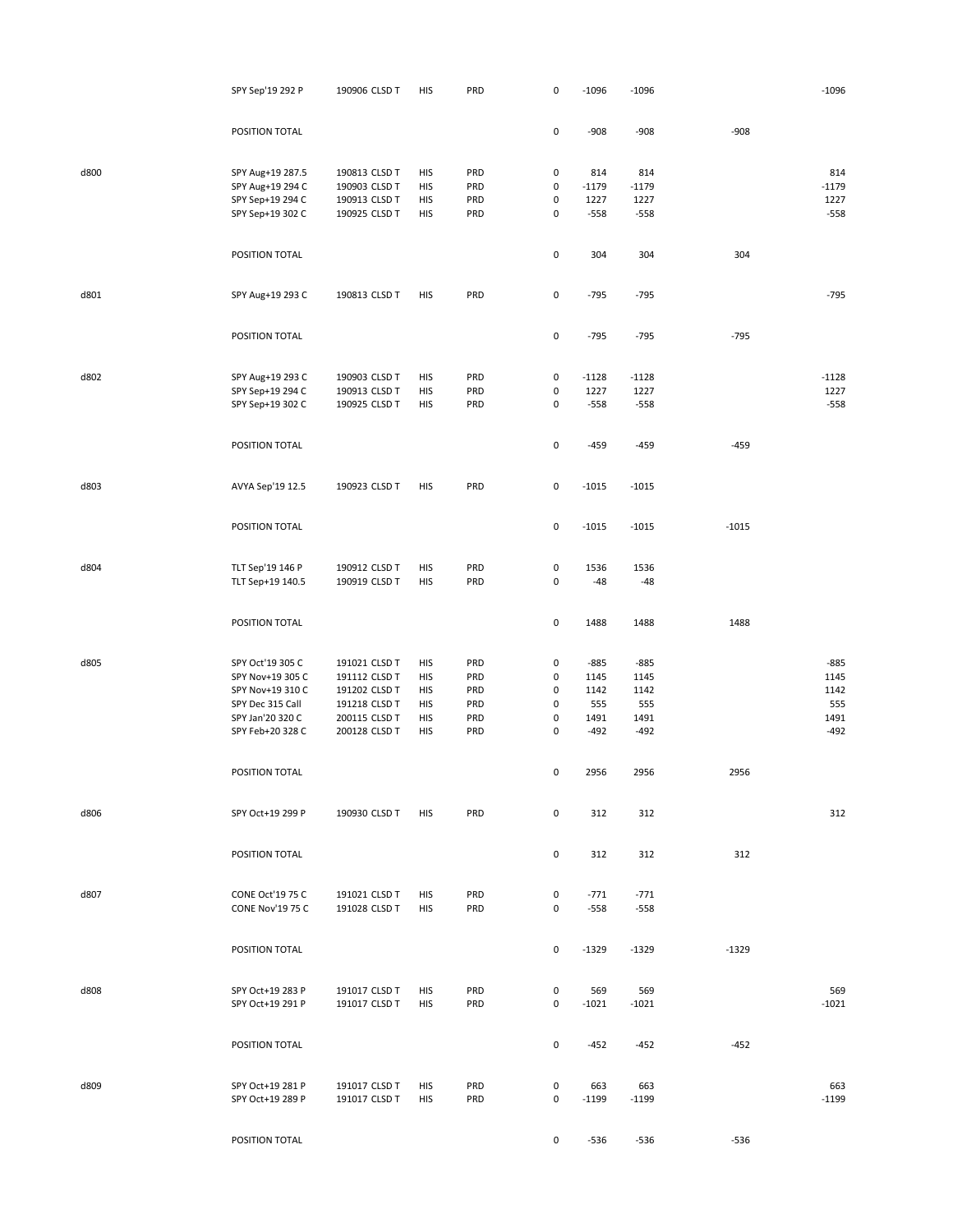| d810 | FUN Nov'19 55 Ca                     | 191028 CLSD T                  | <b>HIS</b>        | PRD        | 0                   | $-772$           | $-772$           |         |             |
|------|--------------------------------------|--------------------------------|-------------------|------------|---------------------|------------------|------------------|---------|-------------|
|      | POSITION TOTAL                       |                                |                   |            | 0                   | $-772$           | $-772$           | $-772$  |             |
| d811 | SPY Nov+19 294 C                     | 191018 CLSD T                  | HIS               | PRD        | 0                   | 582              | 582              |         | 582         |
|      | SPY Nov+19 300 C<br>SPY Nov+19 306 C | 191031 CLSD T<br>191031 CLSD T | HIS<br>HIS        | PRD<br>PRD | 0<br>0              | -90<br>36        | $-90$<br>36      |         | $-90$<br>36 |
|      | POSITION TOTAL                       |                                |                   |            | $\pmb{0}$           | 528              | 528              | 528     |             |
| d812 | SPY Nov+19 294 C                     | 191018 CLSD T                  | HIS               | PRD        | 0                   | 582              | 582              |         | 582         |
|      | SPY Nov+19 300 C                     | 191104 CLSD T                  | <b>HIS</b>        | PRD        | 0                   | 411              | 411              |         | 411         |
|      | SPY Nov+19 306 C                     | 191104 CLSD T                  | HIS               | PRD        | 0                   | 93               | 93               |         | 93          |
|      | SPY Nov+19 304 C                     | 191118 CLSD T                  | HIS               | PRD        | 0                   | 1089             | 1089             |         | 1089        |
|      | SPY Nov+19 311 C                     | 191125 CLSD T                  | HIS               | PRD        | 0                   | $-468$           | $-468$           |         | $-468$      |
|      | POSITION TOTAL                       |                                |                   |            | $\mathsf{O}\xspace$ | 1707             | 1707             | 1707    |             |
| d813 | VXX Nov'19 19.5                      | 191118 CLSD T                  | HIS               | PRD        | 0                   | 328              | 328              |         | 328         |
|      | VXX Nov'19 28 Pu                     | 191104 CLSD T                  | HIS               | PRD        | 0                   | 1276             | 1276             |         | 1276        |
|      | VXX Dec 19 Put                       | 191217 CLSD T                  | HIS               | PRD        | 0                   | 644              | 644              |         | 644         |
|      | VXX Jan'20 15 Pu                     | 200118 CLSD T                  | HIS               | PRD        | 0                   | 192              | 192              |         | 192         |
|      | VXX Feb+20 13.5                      | 200128 CLSD T                  | HIS               | PRD        | 0                   | $-312$           | $-312$           |         | $-312$      |
|      | POSITION TOTAL                       |                                |                   |            | 0                   | 2128             | 2128             | 2128    |             |
| d814 | SPY Nov+19 301 C                     | 191105 CLSD T                  | HIS               | PRD        | $\mathsf{O}\xspace$ | 1101             | 1101             |         | 1101        |
|      | POSITION TOTAL                       |                                |                   |            | 0                   | 1101             | 1101             | 1101    |             |
| d815 | TIF Dec 125 Call                     | 191126 CLSD T                  | <b>HIS</b>        | PRD        | 0                   | 208              | 208              |         |             |
|      | POSITION TOTAL                       |                                |                   |            | 0                   | 208              | 208              | 208     |             |
| d816 | BLMN Dec 22.5 Ca<br>BLMN Jan'20 22.5 | 191223 CLSD T<br>200118 CLSD T | HIS<br><b>HIS</b> | PRD<br>PRD | 0<br>0              | $-846$<br>$-346$ | $-846$<br>$-346$ |         |             |
|      | POSITION TOTAL                       |                                |                   |            | 0                   | $-1192$          | $-1192$          | $-1192$ |             |
| d817 | SPY Nov+19 309 P                     | 191127 CLSD T                  | HIS               | PRD        | $\mathsf 0$         | $-825$           | $-825$           |         | $-825$      |
|      | POSITION TOTAL                       |                                |                   |            | 0                   | $-825$           | $-825$           | $-825$  |             |
| d818 | MDCO Dec 70 Call                     | 191126 CLSD T                  | <b>HIS</b>        | PRD        | $\mathsf 0$         | 1628             | 1628             |         |             |
|      | POSITION TOTAL                       |                                |                   |            | 0                   | 1628             | 1628             | 1628    |             |
| d819 | SPY Dec+ 311 Put                     | 191127 CLSD T                  | HIS               | PRD        | 0                   | $-543$           | $-543$           |         | $-543$      |
|      | POSITION TOTAL                       |                                |                   |            | 0                   | $-543$           | $-543$           | $-543$  |             |
| d820 | IWM Jan+20 162.5                     | 200106 CLSD T                  | <b>HIS</b>        | PRD        | 0                   | -64              | -64              |         |             |
|      | POSITION TOTAL                       |                                |                   |            | 0                   | -64              | $-64$            | $-64$   |             |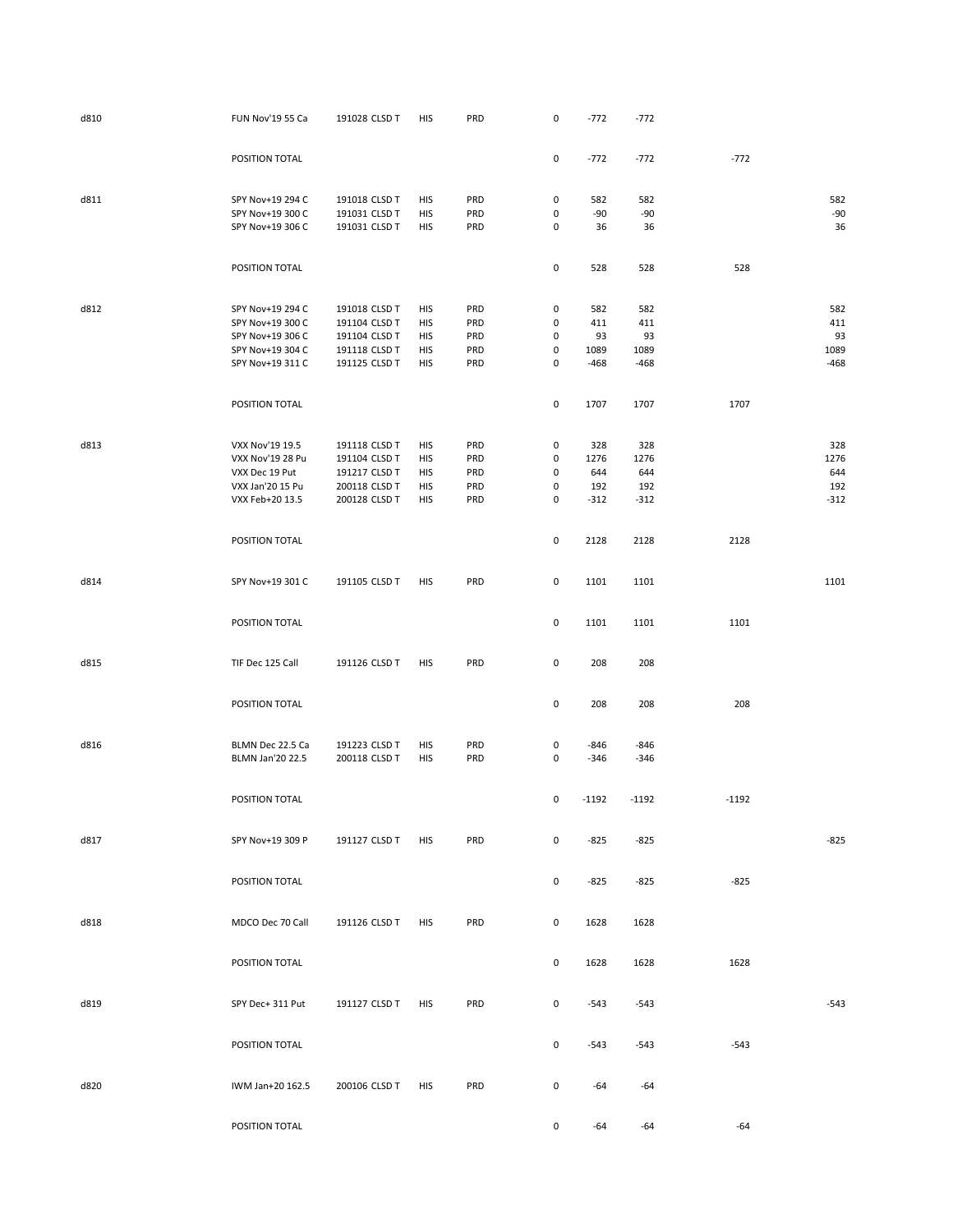| d821 | SPY Dec 312 Put                                                                                  | 191223 CLSD T                                                                     | <b>HIS</b>                                                         | PRD                             | 0                     | $-1290$                                 | $-1290$                                 |         | $-1290$                                 |
|------|--------------------------------------------------------------------------------------------------|-----------------------------------------------------------------------------------|--------------------------------------------------------------------|---------------------------------|-----------------------|-----------------------------------------|-----------------------------------------|---------|-----------------------------------------|
|      | POSITION TOTAL                                                                                   |                                                                                   |                                                                    |                                 | 0                     | $-1290$                                 | $-1290$                                 | $-1290$ |                                         |
| d822 | SPY Jan+ 311 Cal<br>SPY Jan+20 319 C<br>SPY Jan+20 323 C<br>SPY Jan+20 331 C<br>SPY Feb+20 332 C | 191217 CLSD T<br>200106 CLSD T<br>200118 CLSD T<br>200127 CLSD T<br>200128 CLSD T | <b>HIS</b><br><b>HIS</b><br><b>HIS</b><br><b>HIS</b><br><b>HIS</b> | PRD<br>PRD<br>PRD<br>PRD<br>PRD | 0<br>0<br>0<br>0<br>0 | 1404<br>228<br>1647<br>$-576$<br>$-507$ | 1404<br>228<br>1647<br>$-576$<br>$-507$ |         | 1404<br>228<br>1647<br>$-576$<br>$-507$ |
|      | POSITION TOTAL                                                                                   |                                                                                   |                                                                    |                                 | 0                     | 2196                                    | 2196                                    | 2196    |                                         |
| d823 | AXE Jan'20 90 Ca<br>POSITION TOTAL                                                               | 200118 CLSD T                                                                     | <b>HIS</b>                                                         | PRD                             | 0<br>0                | 4434<br>4434                            | 4434<br>4434                            | 4434    |                                         |
| d824 | SPY Jan+20 320 C<br>SPY Jan+20 330 C<br>SPY Jan+20 320 P                                         | 200116 CLSD T<br>200131 CLSD T<br>200131 CLSD T                                   | <b>HIS</b><br><b>HIS</b><br><b>HIS</b>                             | PRD<br>PRD<br>PRD               | 0<br>0<br>0           | 1326<br>$-422$<br>$-860$                | 1326<br>$-422$<br>$-860$                |         | 1326<br>$-422$<br>$-860$                |
|      | POSITION TOTAL                                                                                   |                                                                                   |                                                                    |                                 | 0                     | 44                                      | 44                                      | 44      |                                         |
| d825 | SPY Jan+20 320 C<br>POSITION TOTAL                                                               | 200106 CLSD T                                                                     | <b>HIS</b>                                                         | PRD                             | 0<br>0                | 24<br>24                                | 24<br>24                                | 24      | 24                                      |
|      |                                                                                                  |                                                                                   |                                                                    |                                 |                       |                                         |                                         |         |                                         |

|                                                 |                  |               |            |     |             |             |         | 2019 Totals | 14619<br>ALL | 12946<br>SPY only |
|-------------------------------------------------|------------------|---------------|------------|-----|-------------|-------------|---------|-------------|--------------|-------------------|
|                                                 |                  |               |            |     |             |             |         |             |              |                   |
| DVA 30000 ACCOUNT MODEL PORTFOLIO RESULTS: 2020 |                  | <b>INIT</b>   |            |     | UNRLZD RLZD |             |         | FROM DAY1   |              |                   |
|                                                 |                  |               |            |     |             |             |         |             | ALL          | SPY only          |
| d826                                            | SPY Feb+20 323 P | 200113 CLSD T | <b>HIS</b> | PRD |             | 0           | $-762$  | $-762$      |              | $-762$            |
|                                                 | SPY Feb'20 326 P | 200114 CLSD T | <b>HIS</b> | PRD |             | $\mathbf 0$ | $-345$  | $-345$      |              | $-345$            |
|                                                 | POSITION TOTAL   |               |            |     |             | $\mathsf 0$ | $-1107$ | $-1107$     | $-1107$      |                   |
| d827                                            | ACM Feb'20 50 Ca | 200224 CLSD T | <b>HIS</b> | PRD |             | 0           | $-45$   | $-45$       |              |                   |
|                                                 | ACM Mar'20 50 Ca | 200322 CLSD T | <b>HIS</b> | PRD |             | $\mathbf 0$ | $-1965$ | $-1965$     |              |                   |
|                                                 | POSITION TOTAL   |               |            |     |             | $\mathsf 0$ | $-2010$ | $-2010$     | $-2010$      |                   |
| d828                                            | QQQ Jan+20 223 P | 200128 CLSD T | <b>HIS</b> | PRD |             | 0           | 954     | 954         |              |                   |
|                                                 | POSITION TOTAL   |               |            |     |             | $\mathsf 0$ | 954     | 954         | 954          |                   |
| d829                                            | SPY Feb+20 329 P | 200212 CLSD T | <b>HIS</b> | PRD |             | $\mathbf 0$ | $-1029$ | $-1029$     |              | $-1029$           |
|                                                 | POSITION TOTAL   |               |            |     |             | 0           | $-1029$ | $-1029$     | $-1029$      |                   |
| d830                                            | SPY Feb+20 316 P | 200213 CLSD T | <b>HIS</b> | PRD |             | 0           | 698     | 698         |              | 698               |
|                                                 | SPY Feb+20 324 P | 200213 CLSD T | <b>HIS</b> | PRD |             | $\mathbf 0$ | $-1146$ | $-1146$     |              | $-1146$           |
|                                                 | POSITION TOTAL   |               |            |     |             | $\mathsf 0$ | $-448$  | $-448$      | $-448$       |                   |
| d831                                            | SPY Feb+20 326 C | 200204 CLSD T | <b>HIS</b> | PRD |             | $\mathbf 0$ | $-1096$ | $-1096$     |              | $-1096$           |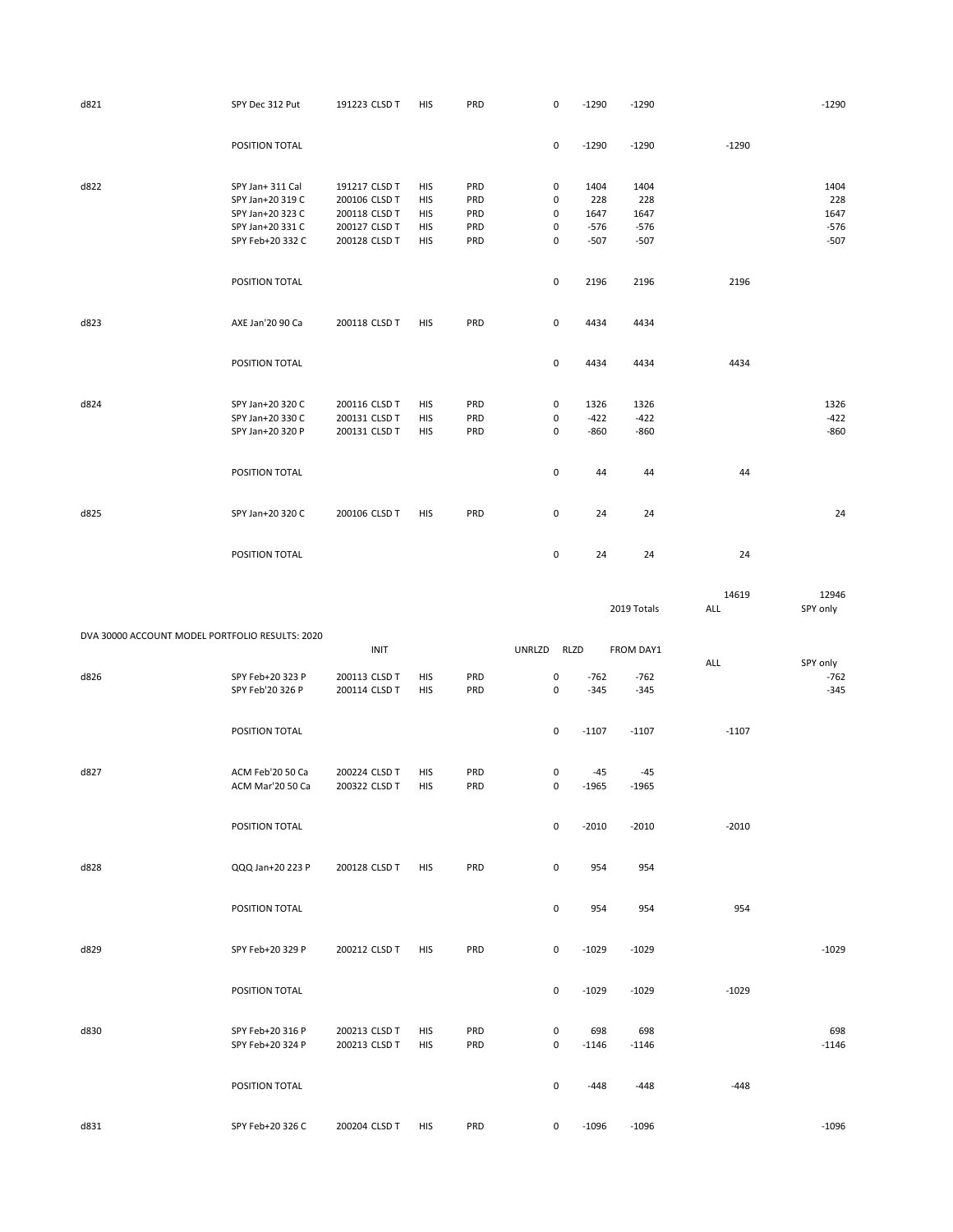|      | POSITION TOTAL                       |                                |            |            | 0         | $-1096$      | $-1096$     | $-1096$ |              |
|------|--------------------------------------|--------------------------------|------------|------------|-----------|--------------|-------------|---------|--------------|
|      |                                      |                                |            |            |           |              |             |         |              |
| d832 | SPY Mar+20 327 C                     | 200206 CLSD T                  | HIS        | PRD        | $\pmb{0}$ | 558          | 558         |         | 558          |
|      | SPY Mar+20 334 C                     | 200225 CLSD T                  | HIS        | PRD        | $\pmb{0}$ | $-1227$      | $-1227$     |         | $-1227$      |
|      |                                      |                                |            |            |           |              |             |         |              |
|      | POSITION TOTAL                       |                                |            |            | 0         | $-669$       | $-669$      | $-669$  |              |
|      |                                      |                                |            |            |           |              |             |         |              |
| d833 | LB Mar+20 23 Cal                     | 200303 CLSD T                  | HIS        | PRD        | 0         | $-321$       | $-321$      |         |              |
|      |                                      |                                |            |            |           |              |             |         |              |
|      | POSITION TOTAL                       |                                |            |            | 0         | $-321$       | $-321$      | $-321$  |              |
|      |                                      |                                |            |            |           |              |             |         |              |
| d834 | SPY Mar'20 337 C                     | 200227 CLSD T                  | HIS        | PRD        | 0         | $-1040$      | $-1040$     |         | $-1040$      |
|      | SPY Mar'20 324 P                     | 200227 CLSD T                  | HIS        | PRD        | 0         | 986          | 986         |         | 986          |
|      | SPY Mar'20 337 P                     | 200225 CLSD T                  | HIS        | PRD        | 0         | 2026         | 2026        |         | 2026         |
|      |                                      |                                |            |            |           |              |             |         |              |
|      | POSITION TOTAL                       |                                |            |            | 0         | 1972         | 1972        | 1972    |              |
|      |                                      |                                |            |            |           |              |             |         |              |
| d835 | SPY                                  | 200329 CLSD T                  | HIS        | PRD        | 0         | 1588         | 1588        |         | 1588<br>0    |
|      | SPY Mar+20 306 C<br>SPY Mar+20 306 P | 200329 CLSD T<br>200329 CLSD T | HIS        | PRD<br>PRD | 0         | 0<br>1052    | 0<br>1052   |         | 1052         |
|      | SPY Mar+20 314 P                     | 200329 CLSD T                  | HIS<br>HIS | PRD        | 0<br>0    | $-1750$      | $-1750$     |         | $-1750$      |
|      | SPY Mar+20 324 P                     | 200227 CLSD T                  | HIS        | PRD        | 0         | $-770$       | $-770$      |         | $-770$       |
|      | SPY Mar+20 329 P                     | 200225 CLSD T                  | HIS        | PRD        | 0         | $-1474$      | $-1474$     |         | $-1474$      |
|      | SPY Mar+20 337 P                     | 200227 CLSD T                  | HIS        | PRD        | 0         | 3234         | 3234        |         | 3234         |
|      |                                      |                                |            |            |           |              |             |         |              |
|      | POSITION TOTAL                       |                                |            |            | 0         | 1880         | 1880        | 1880    |              |
|      |                                      |                                |            |            |           |              |             |         |              |
| d836 | SPY                                  | 200329 CLSD T                  | HIS        | PRD        | 0         | 1588         | 1588        |         | 1588         |
|      | SPY Mar+20 308 C                     | 200329 CLSD T                  | HIS        | PRD        | 0         | 0            | $\mathbf 0$ |         | 0            |
|      | SPY Mar+20 308 P                     | 200329 CLSD T                  | HIS        | <b>PRD</b> | 0         | 1394         | 1394        |         | 1394         |
|      | SPY Mar+20 316 P                     | 200329 CLSD T                  | HIS        | PRD        | 0         | $-3138$      | $-3138$     |         | $-3138$      |
|      | SPY Mar+20 324 P                     | 200226 CLSD T                  | HIS        | PRD        | 0         | 1244         | 1244        |         | 1244         |
|      |                                      |                                |            |            |           |              |             |         |              |
|      | POSITION TOTAL                       |                                |            |            | 0         | 1088         | 1088        | 1088    |              |
|      |                                      |                                |            |            |           |              |             |         |              |
| d837 | SPY                                  | 200329 CLSD T                  | HIS        | <b>PRD</b> | 0         | 1588         | 1588        |         | 1588         |
|      | SPY Mar+20 307 C                     | 200329 CLSD T                  | HIS        | PRD        | 0         | 0            | 0           |         | $\mathbf 0$  |
|      | SPY Mar+20 307 P                     | 200329 CLSD T                  | HIS        | PRD        | 0         | 1360         | 1360        |         | 1360         |
|      | SPY Mar+20 315 P                     | 200329 CLSD T                  | HIS        | PRD        | 0         | $-2800$      | $-2800$     |         | $-2800$      |
|      | SPY Mar+20 323 P                     | 200226 CLSD T                  | HIS        | PRD        | 0         | 1008         | 1008        |         | 1008         |
|      | POSITION TOTAL                       |                                |            |            | 0         | 1156         |             | 1156    |              |
|      |                                      |                                |            |            |           |              | 1156        |         |              |
| d838 | SPY Mar'20 320 C                     | 200310 CLSD T                  | HIS        | PRD        | 0         | $-956$       | $-956$      |         | $-956$       |
|      | VIX Mar'20 17 Ca                     | 200310 CLSD T                  | HIS        | PRD        | 0         | 3572         | 3572        |         | 3572         |
|      |                                      |                                |            |            |           |              |             |         |              |
|      | POSITION TOTAL                       |                                |            |            | 0         | 2616         | 2616        | 2616    |              |
|      |                                      |                                |            |            |           |              |             |         |              |
| d839 | SPY Mar+20 296 C                     | 200310 CLSD T                  | HIS        | PRD        | 0         | $-472$       | $-472$      |         | $-472$       |
|      | SPY Mar+20 304 C                     | 200310 CLSD T                  | <b>HIS</b> | PRD        | 0         | 382          | 382         |         | 382          |
|      |                                      |                                |            |            |           |              |             |         |              |
|      | POSITION TOTAL                       |                                |            |            | 0         | $-90$        | $-90$       | $-90$   |              |
|      |                                      |                                |            |            |           |              |             |         |              |
| d840 | SPY Mar'20 285 C                     | 200304 CLSD T                  | HIS        | PRD        | 0         | 2087         | 2087        |         | 2087         |
|      | SPY Mar'20 308 C                     | 200310 CLSD T                  | HIS        | PRD        | $\pmb{0}$ | $-1629$      | $-1629$     |         | -1629        |
|      | VIX Mar'20 27 Ca<br>VIX Mar'20 37.5  | 200310 CLSD T                  | HIS        | PRD<br>PRD | 0<br>0    | 3620<br>1695 | 3620        |         | 3620<br>1695 |
|      |                                      | 200310 CLSD T                  | HIS        |            |           |              | 1695        |         |              |
|      | POSITION TOTAL                       |                                |            |            | 0         | 5773         | 5773        | 5773    |              |
|      |                                      |                                |            |            |           |              |             |         |              |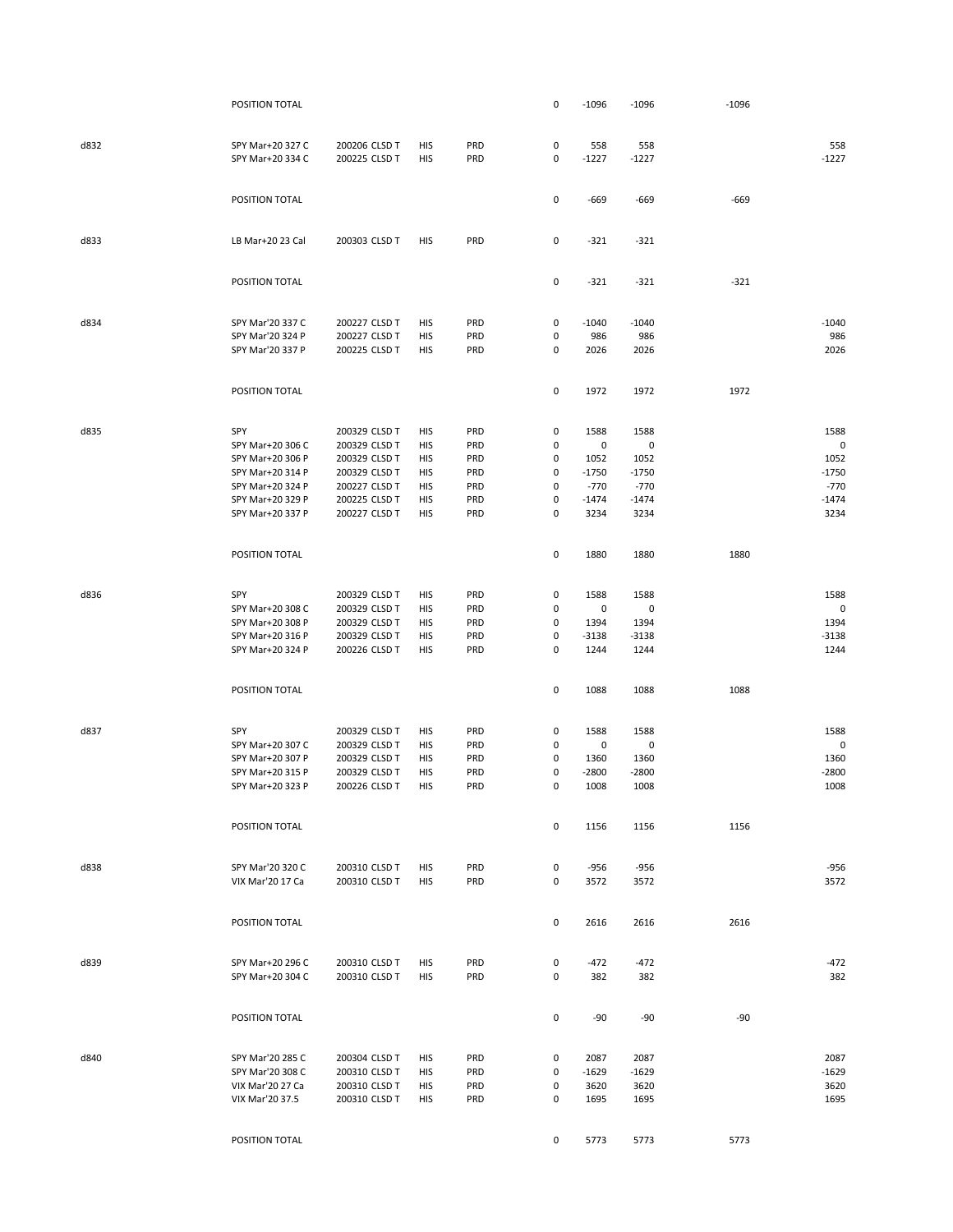| d841 | SPY Mar+20 308 C                                                            | 200315 CLSD T                                                    | <b>HIS</b>                      | PRD                      |              | 0                                        | $-1612$                           | $-1612$                           |         | $-1612$                           |
|------|-----------------------------------------------------------------------------|------------------------------------------------------------------|---------------------------------|--------------------------|--------------|------------------------------------------|-----------------------------------|-----------------------------------|---------|-----------------------------------|
|      | POSITION TOTAL                                                              |                                                                  |                                 |                          |              | $\pmb{0}$                                | $-1612$                           | $-1612$                           | $-1612$ |                                   |
| d842 | 2 SPY Apr+ 313 Cal<br>-2 SPY Apr+ 325 Cal                                   | 200305<br>200305                                                 | 8.49<br>2.62                    |                          | 0<br>0.01    | $-1698$<br>522                           | 0<br>$\pmb{0}$                    | $-1698$<br>522                    |         | $-1698$<br>522                    |
|      | POSITION TOTAL                                                              |                                                                  |                                 |                          |              | $-1176$                                  | 0                                 | $-1176$                           | $-1176$ |                                   |
| d843 | 3 TPC Apr 12.5 Cal                                                          | 200306                                                           | 2.98                            |                          | 0.05         | $-879$                                   | 0                                 | $-879$                            |         |                                   |
|      | POSITION TOTAL                                                              |                                                                  |                                 |                          |              | $-879$                                   | $\mathsf{O}\xspace$               | $-879$                            | $-879$  |                                   |
| d844 | SPY Mar'20 240 C<br>SPY Mar'20 293 C<br>VIX Mar'20 35 Ca<br>VIX Mar'20 62.5 | 200318 CLSD T<br>200318 CLSD T<br>200317 CLSD T<br>200318 CLSD T | HIS<br>HIS<br><b>HIS</b><br>HIS | PRD<br>PRD<br>PRD<br>PRD |              | 0<br>$\pmb{0}$<br>$\pmb{0}$<br>$\pmb{0}$ | $-1261$<br>$-2301$<br>8452<br>296 | $-1261$<br>$-2301$<br>8452<br>296 |         | $-1261$<br>$-2301$<br>8452<br>296 |
|      | POSITION TOTAL                                                              |                                                                  |                                 |                          |              | $\pmb{0}$                                | 5186                              | 5186                              | 5186    |                                   |
| d845 | SPY Apr 285 Call<br>SPY Apr 295 Call                                        | 200313 CLSD T<br>200313 CLSD T                                   | HIS<br>HIS                      | PRD<br>PRD               |              | 0<br>$\pmb{0}$                           | $-1874$<br>1514                   | $-1874$<br>1514                   |         | $-1874$<br>1514                   |
|      | POSITION TOTAL                                                              |                                                                  |                                 |                          |              | $\pmb{0}$                                | $-360$                            | $-360$                            | $-360$  |                                   |
| d846 | 2 SPY Apr 280 Call<br>-2 SPY Apr 300 Call                                   | 200313<br>200313                                                 | 14.13<br>4.97                   |                          | 1.22<br>0.16 | $-2582$<br>962                           | 0<br>0                            | $-2582$<br>962                    |         | $-2582$<br>962                    |
|      | POSITION TOTAL                                                              |                                                                  |                                 |                          |              | $-1620$                                  | 0                                 | $-1620$                           | $-1620$ |                                   |
| d847 | SPY Apr 269 Call<br>SPY Apr 304 Call                                        | 200317 CLSD T<br>200317 CLSD T                                   | HIS<br>HIS                      | PRD<br>PRD               |              | $\pmb{0}$<br>0                           | $-1710$<br>118                    | $-1710$<br>118                    |         | $-1710$<br>118                    |
|      | POSITION TOTAL                                                              |                                                                  |                                 |                          |              | $\pmb{0}$                                | $-1592$                           | $-1592$                           | $-1592$ |                                   |
| d848 | SPY Mar'20 232 C<br>VIX Mar'20 47.5<br>VIX Mar'20 62.5                      | 200318 CLSD T<br>200317 CLSD T<br>200318 CLSD T                  | HIS<br><b>HIS</b><br>HIS        | PRD<br>PRD<br>PRD        |              | 0<br>$\mathbf 0$<br>$\mathbf 0$          | $-811$<br>2528<br>296             | $-811$<br>2528<br>296             |         | $-811$<br>2528<br>296             |
|      | POSITION TOTAL                                                              |                                                                  |                                 |                          |              | $\pmb{0}$                                | 2013                              | 2013                              | 2013    |                                   |
| d849 | 2 SPY Apr 210 Call<br>4 VIX Apr 50 Call                                     | 200319<br>200319                                                 | 36.43<br>21.13                  | 4                        | 7.86<br>5.9  | 2286<br>-6092                            | 0<br>$\pmb{0}$                    | 2286<br>$-6092$                   |         | 2286<br>$-6092$                   |
|      | POSITION TOTAL                                                              |                                                                  |                                 |                          |              | $-3806$                                  | 0                                 | $-3806$                           | $-3806$ |                                   |
| d850 | 2 SPY Apr 243 Call<br>2 SPY Apr 273 Call                                    | 200325<br>200325                                                 | 15.03<br>3.63                   | $\overline{2}$           | 0.23<br>2.89 | 1040<br>$-148$                           | 0<br>$\mathsf{O}\xspace$          | 1040<br>$-148$                    |         | 1040<br>$-148$                    |
|      | POSITION TOTAL                                                              |                                                                  |                                 |                          |              | 892                                      | 0                                 | 892                               | 892     |                                   |
| d851 | 2 SPY Apr 253 Call<br>-2 SPY Apr 283 Call                                   | 200325<br>200325                                                 | 9.93<br>1.97                    | $\mathbf{1}$             | 3.03<br>0.81 | 620<br>232                               | 0<br>0                            | 620<br>232                        |         | 620<br>232                        |
|      | POSITION TOTAL                                                              |                                                                  |                                 |                          |              | 852                                      | $\mathsf 0$                       | 852                               | 852     |                                   |